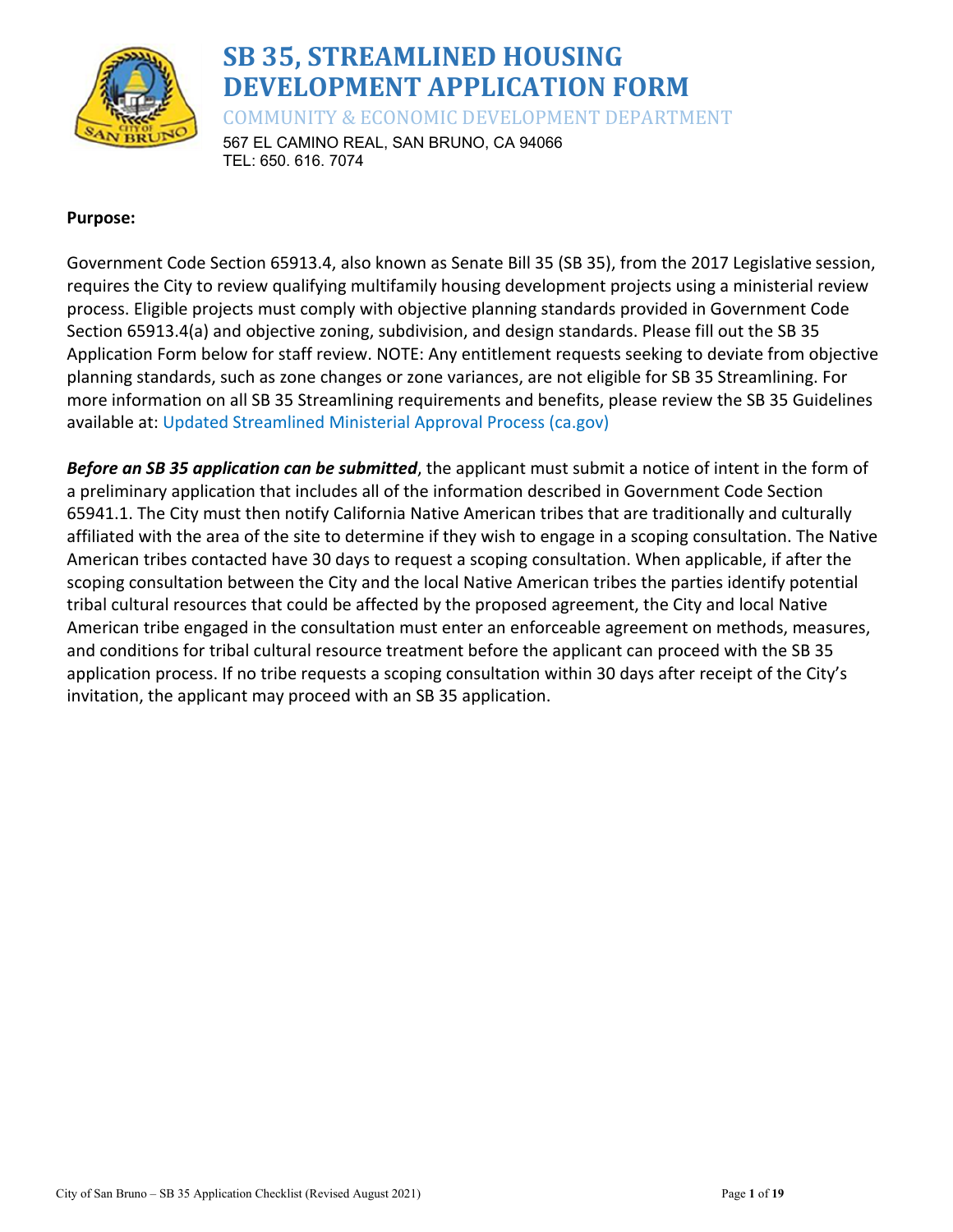# **STREAMLINED HOUSING DEVELOPMENT (SB 35) APPLICATION FORM**

**Instructions.** Please complete and submit the Project Information, Eligibility Requirements, and Application Checklist sections below. SB 35 Applications are reviewed to determine if the proposed project is consistent with all applicable objective standards within 60 days after application submittal for projects of 150 or fewer units, or within 90 days for larger projects. Applications that are inconsistent with applicable objective standards will be denied and may be re-submitted, subject to review within 60 days after re-submittal for projects of 150 or fewer units, or within 90 days for larger projects. Applications consistent with applicable objective planning standards are ministerially reviewed within 90 days after application submittal for projects of 150 or fewer units, or within 180 days for larger projects.

NOTE: STATE LAW DOES NOT ALLOW THE CITY TO ACCEPT AN SB 35 APPLICATION UNTIL THE PRELIMINARY APPLICATION HAS BEEN SUBMITTED AND THE TRIBAL CONSULTATION AND SCOPING PROCESS HAS BEEN COMPLETED.

# **SB 35 PROJECT APPLICATION FORM**

#### **Project Information**

| Project Site / Address:                                                                    | List All Assessor's Parcel Number(s):    |
|--------------------------------------------------------------------------------------------|------------------------------------------|
| <b>General Plan and Zoning Designations:</b>                                               | Proposed Unit Count:                     |
| Proposed Residential Square Footage:                                                       | Proposed Non-Residential Square Footage: |
| Proposed Number of Parking Spaces:                                                         | Proposed Number of Affordable Units:     |
|                                                                                            | (Number, Percentage of Total Units, and  |
| Is the site within one-half mile of public transit?<br>Yes $\sqcap$ No $\sqcap$            | Affordability Level)                     |
| Is the site within an architecturally and historically<br>significant historic district?   |                                          |
| Yes $\Box$ No $\Box$                                                                       |                                          |
| Are on-street parking permits required but not<br>offered to the occupants of the project? |                                          |
| Yes $\Box$ No $\Box$                                                                       |                                          |
| Is the site within one block of a car share vehicle<br>station? Yes $\sqcap$ No $\sqcap$   |                                          |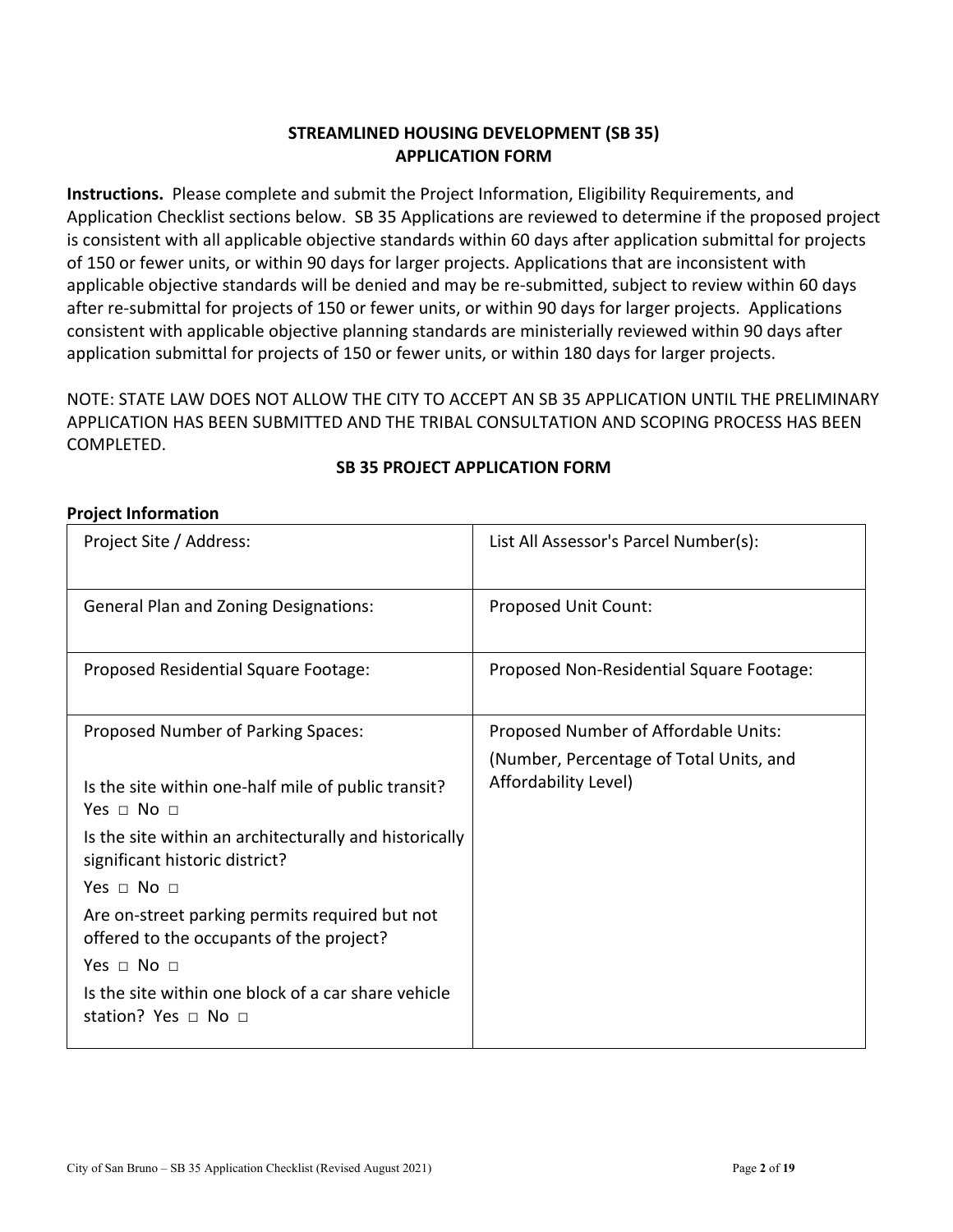| Project Site Area in Acres and Square Feet: | Density Bonus Request:                                                                                                                                                                                               |
|---------------------------------------------|----------------------------------------------------------------------------------------------------------------------------------------------------------------------------------------------------------------------|
|                                             | Yes $\Box$                                                                                                                                                                                                           |
|                                             | Density Bonus Request attached (includes any<br>requests for bonus density, parking reduction,<br>concessions/incentives, and waivers) $\Box$<br>(see Density Bonus Request checklist for additional<br>information) |
|                                             | No <sub>1</sub>                                                                                                                                                                                                      |

**Project Team Information.** The applicant's contact information and, if the applicant does not own the property, consent from the property owner to submit the application.

| Are you in escrow to purchase the property?                                                                                                                                                                            |  | $YES \Box NO \Box$ |  |
|------------------------------------------------------------------------------------------------------------------------------------------------------------------------------------------------------------------------|--|--------------------|--|
| <b>Property Owner of Record</b> $\Box$ Same as applicant $\Box$ Different from applicant. If different from<br>applicant, please provide consent of property owner as was required for the preliminary<br>application. |  |                    |  |
|                                                                                                                                                                                                                        |  |                    |  |
|                                                                                                                                                                                                                        |  |                    |  |
|                                                                                                                                                                                                                        |  |                    |  |
|                                                                                                                                                                                                                        |  |                    |  |
|                                                                                                                                                                                                                        |  |                    |  |
|                                                                                                                                                                                                                        |  |                    |  |
|                                                                                                                                                                                                                        |  |                    |  |
|                                                                                                                                                                                                                        |  |                    |  |
|                                                                                                                                                                                                                        |  |                    |  |
|                                                                                                                                                                                                                        |  |                    |  |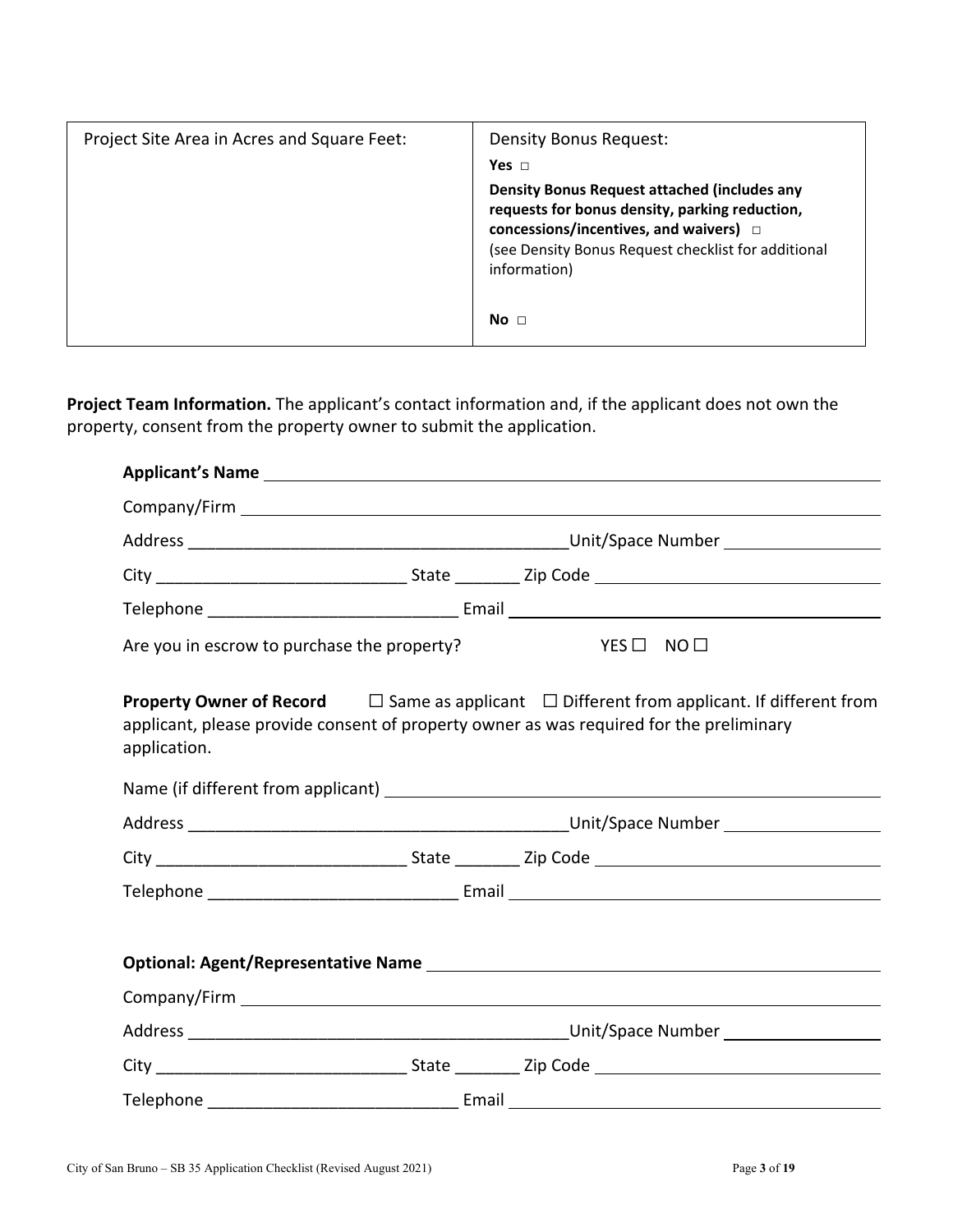# **Optional: Other** (Specify Architect, Engineer, CEQA Consultant, etc.) Name Company/Firm Address \_\_\_\_\_\_\_\_\_\_\_\_\_\_\_\_\_\_\_\_\_\_\_\_\_\_\_\_\_\_\_\_\_\_\_\_\_\_\_\_\_Unit/Space Number City \_\_\_\_\_\_\_\_\_\_\_\_\_\_\_\_\_\_\_\_\_\_\_\_\_\_\_ State \_\_\_\_\_\_\_ Zip Code Telephone \_\_\_\_\_\_\_\_\_\_\_\_\_\_\_\_\_\_\_\_\_\_\_\_\_\_\_ Email Primary Contact for Project:  $\Box$  Owner  $\Box$  Applicant  $\Box$  Agent/Representative  $\Box$  Other

By my signature below, I certify that the information submitted for the SB 35 Application is true and correct and I consent to the filing and processing of this SB 35 Application.

| <b>Applicant Signature</b>        |  |
|-----------------------------------|--|
| <b>Printed Name</b>               |  |
| Date                              |  |
|                                   |  |
| <b>Property Owner Signature</b>   |  |
| (if different from the Applicant) |  |
| <b>Printed Name</b>               |  |
|                                   |  |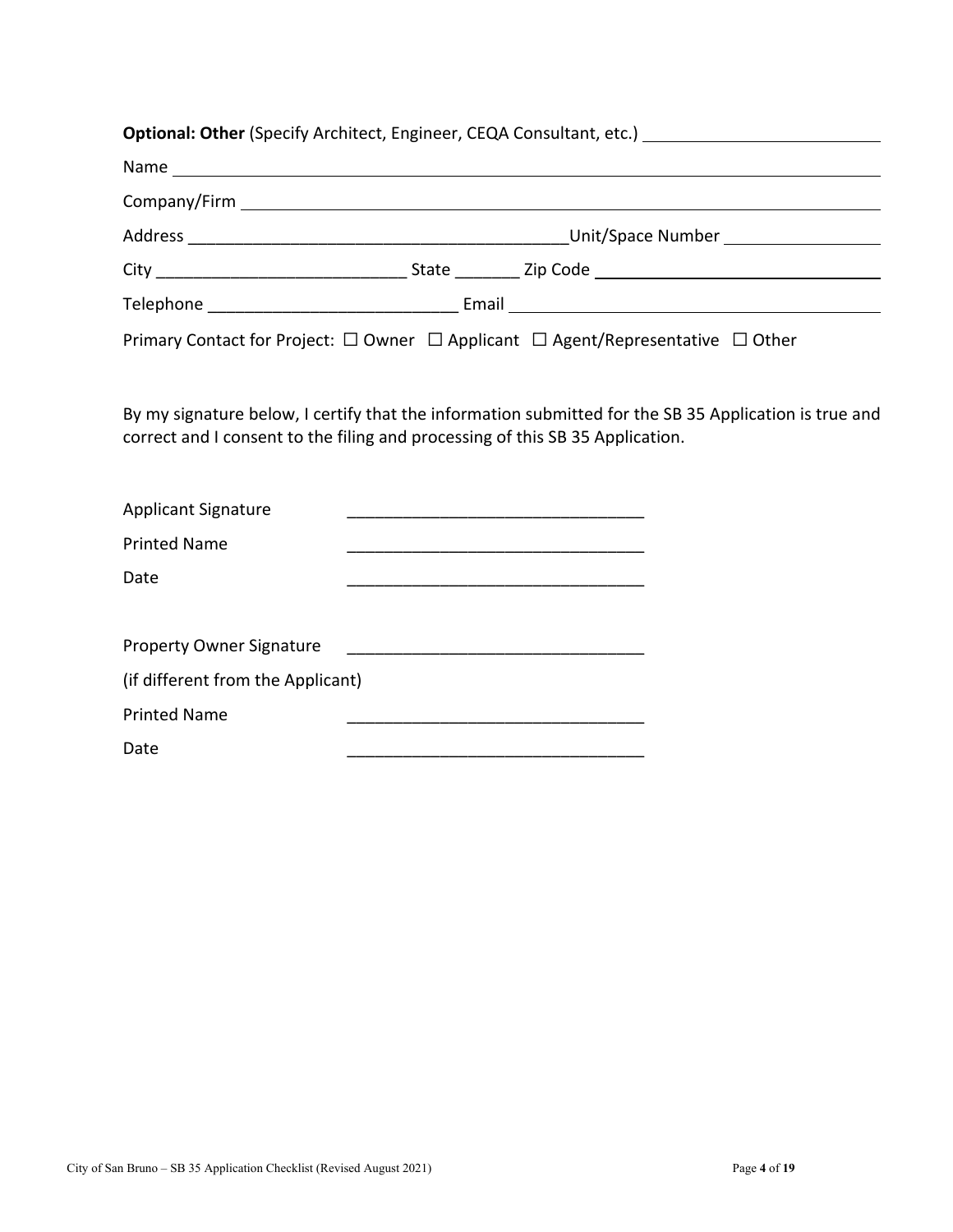**Statutory Project Eligibility Requirements (use additional pages if required):**

| 1. PRELIMINARY APPLICATION AND TRIBAL SCOPING CONSULTATION PROCESS. Describe the<br>project's compliance with the tribal scoping consultation process.             |
|--------------------------------------------------------------------------------------------------------------------------------------------------------------------|
|                                                                                                                                                                    |
| 2. NUMBER AND TYPE OF UNITS. The project must be a multifamily housing development that<br>contains at least two residential units. Describe project's compliance. |
|                                                                                                                                                                    |

**3. AFFORDABILITY.** If more than 10 residential units are proposed, the project may either dedicate a minimum of 10 percent of the project's total units as affordable to households making at or below 80 percent of the area median income or dedicate 20 percent of the units as affordable to households making below 120 percent of area median income, with the average income of the households no more than 100 percent of area median income. The applicant must meet any greater affordable housing standards imposed by an adopted City requirement. Please demonstrate how the proposed affordable units meet this requirement. The applicant must submit an executed "Certificate for Compliance with Eligibility Standards," and commit to record, prior to the issuance of the first building permit, a land use restriction for the required affordable units providing that the housing shall remain affordable to lower or moderate income households for the following minimum durations, as applicable:

\_\_\_\_\_\_\_\_\_\_\_\_\_\_\_\_\_\_\_\_\_\_\_\_\_\_\_\_\_\_\_\_\_\_\_\_\_\_\_\_\_\_\_\_\_\_\_\_\_\_\_\_\_\_\_\_\_\_\_\_\_\_\_\_\_\_\_\_\_\_\_\_\_\_\_\_\_\_\_\_\_

- i. 55 years for rental units.
- ii. 45 years for homeownership units.

If the proposed project includes more than 10 residential units, explain the proposed affordability (number of units, percentage of total units, level of affordability).

\_\_\_\_\_\_\_\_\_\_\_\_\_\_\_\_\_\_\_\_\_\_\_\_\_\_\_\_\_\_\_\_\_\_\_\_\_\_\_\_\_\_\_\_\_\_\_\_\_\_\_\_\_\_\_\_\_\_\_\_\_\_\_\_\_\_\_\_\_\_\_\_\_\_\_\_\_\_\_\_\_ \_\_\_\_\_\_\_\_\_\_\_\_\_\_\_\_\_\_\_\_\_\_\_\_\_\_\_\_\_\_\_\_\_\_\_\_\_\_\_\_\_\_\_\_\_\_\_\_\_\_\_\_\_\_\_\_\_\_\_\_\_\_\_\_\_\_\_\_\_\_\_\_\_\_\_\_\_\_\_\_\_ \_\_\_\_\_\_\_\_\_\_\_\_\_\_\_\_\_\_\_\_\_\_\_\_\_\_\_\_\_\_\_\_\_\_\_\_\_\_\_\_\_\_\_\_\_\_\_\_\_\_\_\_\_\_\_\_\_\_\_\_\_\_\_\_\_\_\_\_\_\_\_\_\_\_\_\_\_\_\_\_\_ \_\_\_\_\_\_\_\_\_\_\_\_\_\_\_\_\_\_\_\_\_\_\_\_\_\_\_\_\_\_\_\_\_\_\_\_\_\_\_\_\_\_\_\_\_\_\_\_\_\_\_\_\_\_\_\_\_\_\_\_\_\_\_\_\_\_\_\_\_\_\_\_\_\_\_\_\_\_\_\_\_ \_\_\_\_\_\_\_\_\_\_\_\_\_\_\_\_\_\_\_\_\_\_\_\_\_\_\_\_\_\_\_\_\_\_\_\_\_\_\_\_\_\_\_\_\_\_\_\_\_\_\_\_\_\_\_\_\_\_\_\_\_\_\_\_\_\_\_\_\_\_\_\_\_\_\_\_\_\_\_\_\_

**4. URBAN INFILL.** Is the project located on a legal parcel or parcels within the incorporated City limits with at least 75 percent of the perimeter adjoining parcels that are developed with urban uses? Explain. Note: for purposes of SB 35, "urban uses" means any current or former residential, commercial, public institutional, transit or transportation passenger facility, or retail use, or any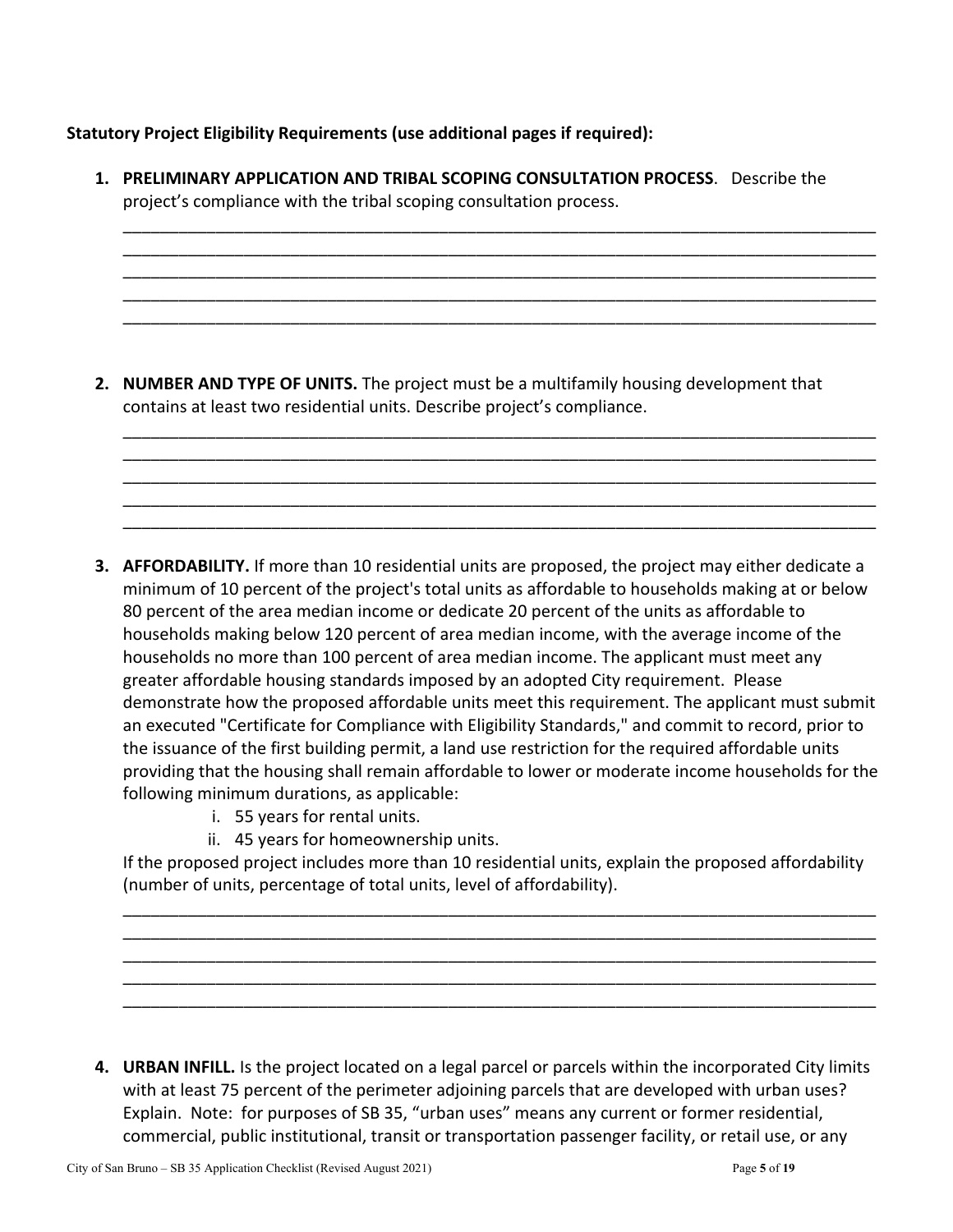combination of those uses. Parcels that are only separated by a street or highway shall be considered adjoined.

\_\_\_\_\_\_\_\_\_\_\_\_\_\_\_\_\_\_\_\_\_\_\_\_\_\_\_\_\_\_\_\_\_\_\_\_\_\_\_\_\_\_\_\_\_\_\_\_\_\_\_\_\_\_\_\_\_\_\_\_\_\_\_\_\_\_\_\_\_\_\_\_\_\_\_\_\_\_\_\_\_ \_\_\_\_\_\_\_\_\_\_\_\_\_\_\_\_\_\_\_\_\_\_\_\_\_\_\_\_\_\_\_\_\_\_\_\_\_\_\_\_\_\_\_\_\_\_\_\_\_\_\_\_\_\_\_\_\_\_\_\_\_\_\_\_\_\_\_\_\_\_\_\_\_\_\_\_\_\_\_\_\_ \_\_\_\_\_\_\_\_\_\_\_\_\_\_\_\_\_\_\_\_\_\_\_\_\_\_\_\_\_\_\_\_\_\_\_\_\_\_\_\_\_\_\_\_\_\_\_\_\_\_\_\_\_\_\_\_\_\_\_\_\_\_\_\_\_\_\_\_\_\_\_\_\_\_\_\_\_\_\_\_\_ \_\_\_\_\_\_\_\_\_\_\_\_\_\_\_\_\_\_\_\_\_\_\_\_\_\_\_\_\_\_\_\_\_\_\_\_\_\_\_\_\_\_\_\_\_\_\_\_\_\_\_\_\_\_\_\_\_\_\_\_\_\_\_\_\_\_\_\_\_\_\_\_\_\_\_\_\_\_\_\_\_ \_\_\_\_\_\_\_\_\_\_\_\_\_\_\_\_\_\_\_\_\_\_\_\_\_\_\_\_\_\_\_\_\_\_\_\_\_\_\_\_\_\_\_\_\_\_\_\_\_\_\_\_\_\_\_\_\_\_\_\_\_\_\_\_\_\_\_\_\_\_\_\_\_\_\_\_\_\_\_\_\_

**5. ZONED OR PLANNED RESIDENTIAL USES.** Is the project is located on a site that is either zoned for residential use or residential mixed-use development or has a General Plan designation that allows residential or residential mixed-use development? If the multifamily housing development is a mixed-use development, is at least two-thirds of the project's square footage designated for residential use?

\_\_\_\_\_\_\_\_\_\_\_\_\_\_\_\_\_\_\_\_\_\_\_\_\_\_\_\_\_\_\_\_\_\_\_\_\_\_\_\_\_\_\_\_\_\_\_\_\_\_\_\_\_\_\_\_\_\_\_\_\_\_\_\_\_\_\_\_\_\_\_\_\_\_\_\_\_\_\_\_\_ \_\_\_\_\_\_\_\_\_\_\_\_\_\_\_\_\_\_\_\_\_\_\_\_\_\_\_\_\_\_\_\_\_\_\_\_\_\_\_\_\_\_\_\_\_\_\_\_\_\_\_\_\_\_\_\_\_\_\_\_\_\_\_\_\_\_\_\_\_\_\_\_\_\_\_\_\_\_\_\_\_ \_\_\_\_\_\_\_\_\_\_\_\_\_\_\_\_\_\_\_\_\_\_\_\_\_\_\_\_\_\_\_\_\_\_\_\_\_\_\_\_\_\_\_\_\_\_\_\_\_\_\_\_\_\_\_\_\_\_\_\_\_\_\_\_\_\_\_\_\_\_\_\_\_\_\_\_\_\_\_\_\_ \_\_\_\_\_\_\_\_\_\_\_\_\_\_\_\_\_\_\_\_\_\_\_\_\_\_\_\_\_\_\_\_\_\_\_\_\_\_\_\_\_\_\_\_\_\_\_\_\_\_\_\_\_\_\_\_\_\_\_\_\_\_\_\_\_\_\_\_\_\_\_\_\_\_\_\_\_\_\_\_\_ \_\_\_\_\_\_\_\_\_\_\_\_\_\_\_\_\_\_\_\_\_\_\_\_\_\_\_\_\_\_\_\_\_\_\_\_\_\_\_\_\_\_\_\_\_\_\_\_\_\_\_\_\_\_\_\_\_\_\_\_\_\_\_\_\_\_\_\_\_\_\_\_\_\_\_\_\_\_\_\_\_

- **6. CONSISTENT WITH OBJECTIVE STANDARDS.** Excluding a density bonus or any concessions, incentives, or waivers of development standards or reduction of parking standards granted under the Density Bonus Law (Government Code section 65915), the project must comply with all objective standards. Applicant must demonstrate compliance by submitting the "Statement of Consistency with Objective Standards," as described in the SB 35 Application Checklist (following section).
- **7. LOCATION.** Provide evidence to demonstrate the project is located on a site **outside** of any of the following areas. Additional pages may be added for support.
	- **a.** Is the site located in a coastal zone, as defined in Division 20 (commencing with Section 30000) of the Public Resources Code? Explain.

\_\_\_\_\_\_\_\_\_\_\_\_\_\_\_\_\_\_\_\_\_\_\_\_\_\_\_\_\_\_\_\_\_\_\_\_\_\_\_\_\_\_\_\_\_\_\_\_\_\_\_\_\_\_\_\_\_\_\_\_\_\_\_\_\_\_\_\_\_\_\_\_\_\_\_ \_\_\_\_\_\_\_\_\_\_\_\_\_\_\_\_\_\_\_\_\_\_\_\_\_\_\_\_\_\_\_\_\_\_\_\_\_\_\_\_\_\_\_\_\_\_\_\_\_\_\_\_\_\_\_\_\_\_\_\_\_\_\_\_\_\_\_\_\_\_\_\_\_\_\_ \_\_\_\_\_\_\_\_\_\_\_\_\_\_\_\_\_\_\_\_\_\_\_\_\_\_\_\_\_\_\_\_\_\_\_\_\_\_\_\_\_\_\_\_\_\_\_\_\_\_\_\_\_\_\_\_\_\_\_\_\_\_\_\_\_\_\_\_\_\_\_\_\_\_\_ \_\_\_\_\_\_\_\_\_\_\_\_\_\_\_\_\_\_\_\_\_\_\_\_\_\_\_\_\_\_\_\_\_\_\_\_\_\_\_\_\_\_\_\_\_\_\_\_\_\_\_\_\_\_\_\_\_\_\_\_\_\_\_\_\_\_\_\_\_\_\_\_\_\_\_

**b.** Is the site prime farmland or farmland of statewide importance, as defined pursuant to United States Department of Agriculture land inventory and monitoring criteria, as modified for California, and designated on the maps prepared by the Farmland Mapping and Monitoring Program of the Department of Conservation, or land zoned or designated for agricultural protection or preservation by a local ballot measure that was approved by San Bruno's voters? Explain.

\_\_\_\_\_\_\_\_\_\_\_\_\_\_\_\_\_\_\_\_\_\_\_\_\_\_\_\_\_\_\_\_\_\_\_\_\_\_\_\_\_\_\_\_\_\_\_\_\_\_\_\_\_\_\_\_\_\_\_\_\_\_\_\_\_\_\_\_\_\_\_\_\_\_\_ \_\_\_\_\_\_\_\_\_\_\_\_\_\_\_\_\_\_\_\_\_\_\_\_\_\_\_\_\_\_\_\_\_\_\_\_\_\_\_\_\_\_\_\_\_\_\_\_\_\_\_\_\_\_\_\_\_\_\_\_\_\_\_\_\_\_\_\_\_\_\_\_\_\_\_ \_\_\_\_\_\_\_\_\_\_\_\_\_\_\_\_\_\_\_\_\_\_\_\_\_\_\_\_\_\_\_\_\_\_\_\_\_\_\_\_\_\_\_\_\_\_\_\_\_\_\_\_\_\_\_\_\_\_\_\_\_\_\_\_\_\_\_\_\_\_\_\_\_\_\_ \_\_\_\_\_\_\_\_\_\_\_\_\_\_\_\_\_\_\_\_\_\_\_\_\_\_\_\_\_\_\_\_\_\_\_\_\_\_\_\_\_\_\_\_\_\_\_\_\_\_\_\_\_\_\_\_\_\_\_\_\_\_\_\_\_\_\_\_\_\_\_\_\_\_\_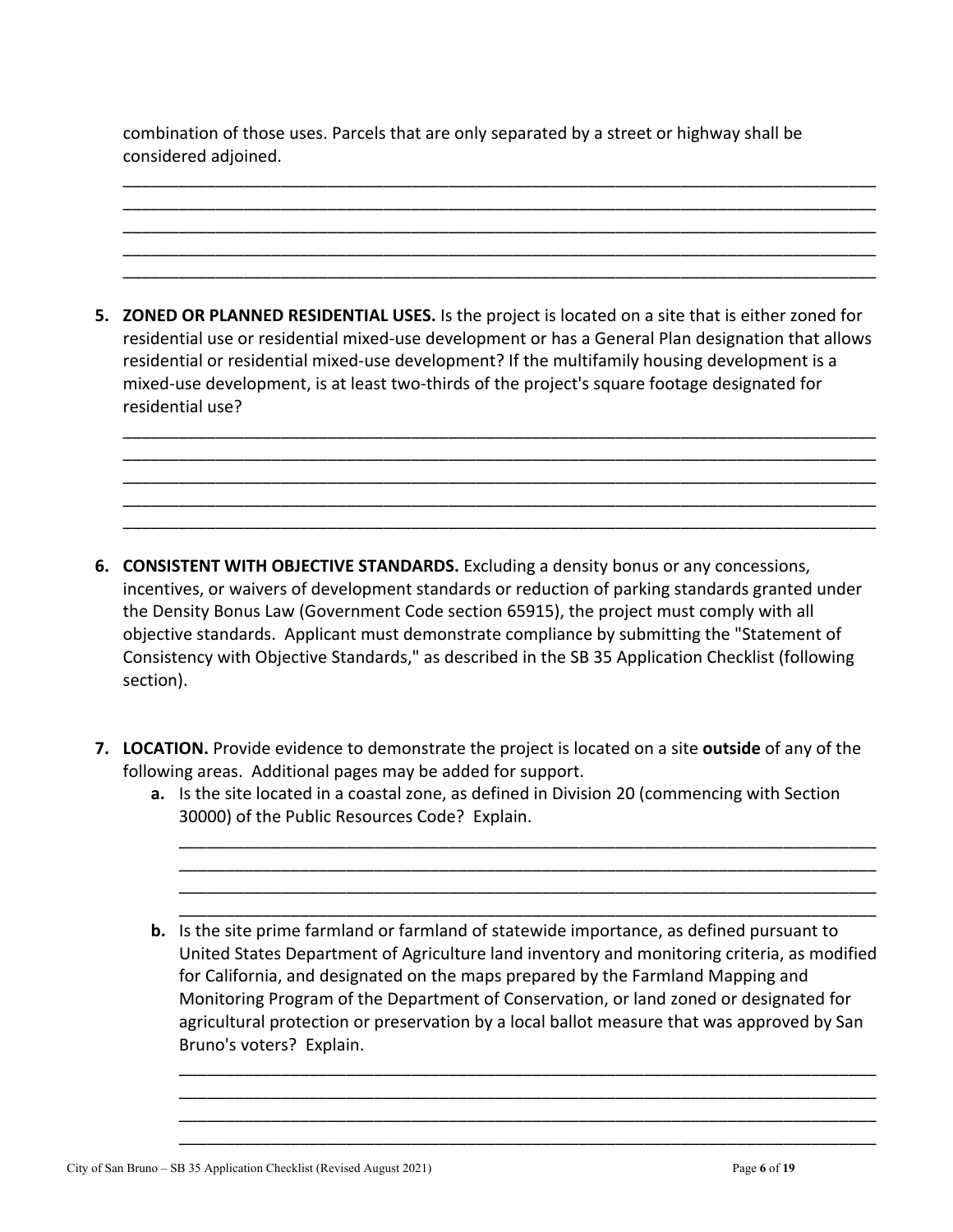**c.** Is the site a wetland, as defined by the United States Fish and Wildlife Service? Explain

\_\_\_\_\_\_\_\_\_\_\_\_\_\_\_\_\_\_\_\_\_\_\_\_\_\_\_\_\_\_\_\_\_\_\_\_\_\_\_\_\_\_\_\_\_\_\_\_\_\_\_\_\_\_\_\_\_\_\_\_\_\_\_\_\_\_\_\_\_\_\_\_\_\_\_ \_\_\_\_\_\_\_\_\_\_\_\_\_\_\_\_\_\_\_\_\_\_\_\_\_\_\_\_\_\_\_\_\_\_\_\_\_\_\_\_\_\_\_\_\_\_\_\_\_\_\_\_\_\_\_\_\_\_\_\_\_\_\_\_\_\_\_\_\_\_\_\_\_\_\_

\_\_\_\_\_\_\_\_\_\_\_\_\_\_\_\_\_\_\_\_\_\_\_\_\_\_\_\_\_\_\_\_\_\_\_\_\_\_\_\_\_\_\_\_\_\_\_\_\_\_\_\_\_\_\_\_\_\_\_\_\_\_\_\_\_\_\_\_\_\_\_\_\_\_\_ \_\_\_\_\_\_\_\_\_\_\_\_\_\_\_\_\_\_\_\_\_\_\_\_\_\_\_\_\_\_\_\_\_\_\_\_\_\_\_\_\_\_\_\_\_\_\_\_\_\_\_\_\_\_\_\_\_\_\_\_\_\_\_\_\_\_\_\_\_\_\_\_\_\_\_ **d.** Is the site identified for conservation in an adopted natural community conservation plan pursuant to the Natural Community Conservation Planning Act, habitat conservation plan pursuant to the federal Endangered Species Act of 1973, or other adopted natural resource protection plan? Explain. \_\_\_\_\_\_\_\_\_\_\_\_\_\_\_\_\_\_\_\_\_\_\_\_\_\_\_\_\_\_\_\_\_\_\_\_\_\_\_\_\_\_\_\_\_\_\_\_\_\_\_\_\_\_\_\_\_\_\_\_\_\_\_\_\_\_\_\_\_\_\_\_\_\_\_ \_\_\_\_\_\_\_\_\_\_\_\_\_\_\_\_\_\_\_\_\_\_\_\_\_\_\_\_\_\_\_\_\_\_\_\_\_\_\_\_\_\_\_\_\_\_\_\_\_\_\_\_\_\_\_\_\_\_\_\_\_\_\_\_\_\_\_\_\_\_\_\_\_\_\_ \_\_\_\_\_\_\_\_\_\_\_\_\_\_\_\_\_\_\_\_\_\_\_\_\_\_\_\_\_\_\_\_\_\_\_\_\_\_\_\_\_\_\_\_\_\_\_\_\_\_\_\_\_\_\_\_\_\_\_\_\_\_\_\_\_\_\_\_\_\_\_\_\_\_\_ \_\_\_\_\_\_\_\_\_\_\_\_\_\_\_\_\_\_\_\_\_\_\_\_\_\_\_\_\_\_\_\_\_\_\_\_\_\_\_\_\_\_\_\_\_\_\_\_\_\_\_\_\_\_\_\_\_\_\_\_\_\_\_\_\_\_\_\_\_\_\_\_\_\_\_ **e.** Is the site a habitat for protected species identified as candidate, sensitive, or species of special status by state or federal agencies, fully protected species, or species protected by the federal Endangered Species Act of 1973, the California Endangered Species Act, or the Native Plant Protection Act? Explain. \_\_\_\_\_\_\_\_\_\_\_\_\_\_\_\_\_\_\_\_\_\_\_\_\_\_\_\_\_\_\_\_\_\_\_\_\_\_\_\_\_\_\_\_\_\_\_\_\_\_\_\_\_\_\_\_\_\_\_\_\_\_\_\_\_\_\_\_\_\_\_\_\_\_\_ \_\_\_\_\_\_\_\_\_\_\_\_\_\_\_\_\_\_\_\_\_\_\_\_\_\_\_\_\_\_\_\_\_\_\_\_\_\_\_\_\_\_\_\_\_\_\_\_\_\_\_\_\_\_\_\_\_\_\_\_\_\_\_\_\_\_\_\_\_\_\_\_\_\_\_ \_\_\_\_\_\_\_\_\_\_\_\_\_\_\_\_\_\_\_\_\_\_\_\_\_\_\_\_\_\_\_\_\_\_\_\_\_\_\_\_\_\_\_\_\_\_\_\_\_\_\_\_\_\_\_\_\_\_\_\_\_\_\_\_\_\_\_\_\_\_\_\_\_\_\_ **f.** Is the site under a conservation easement? Explain. \_\_\_\_\_\_\_\_\_\_\_\_\_\_\_\_\_\_\_\_\_\_\_\_\_\_\_\_\_\_\_\_\_\_\_\_\_\_\_\_\_\_\_\_\_\_\_\_\_\_\_\_\_\_\_\_\_\_\_\_\_\_\_\_\_\_\_\_\_\_\_\_\_\_\_ \_\_\_\_\_\_\_\_\_\_\_\_\_\_\_\_\_\_\_\_\_\_\_\_\_\_\_\_\_\_\_\_\_\_\_\_\_\_\_\_\_\_\_\_\_\_\_\_\_\_\_\_\_\_\_\_\_\_\_\_\_\_\_\_\_\_\_\_\_\_\_\_\_\_\_ \_\_\_\_\_\_\_\_\_\_\_\_\_\_\_\_\_\_\_\_\_\_\_\_\_\_\_\_\_\_\_\_\_\_\_\_\_\_\_\_\_\_\_\_\_\_\_\_\_\_\_\_\_\_\_\_\_\_\_\_\_\_\_\_\_\_\_\_\_\_\_\_\_\_\_ \_\_\_\_\_\_\_\_\_\_\_\_\_\_\_\_\_\_\_\_\_\_\_\_\_\_\_\_\_\_\_\_\_\_\_\_\_\_\_\_\_\_\_\_\_\_\_\_\_\_\_\_\_\_\_\_\_\_\_\_\_\_\_\_\_\_\_\_\_\_\_\_\_\_\_ **g.** Is the site one that would require demolition of housing that is: i. Subject to recorded covenant, ordinance, or law that restricts rents to levels affordable to households of moderate, low, or very low income? Explain \_\_\_\_\_\_\_\_\_\_\_\_\_\_\_\_\_\_\_\_\_\_\_\_\_\_\_\_\_\_\_\_\_\_\_\_\_\_\_\_\_\_\_\_\_\_\_\_\_\_\_\_\_\_\_\_\_\_\_\_\_\_\_\_\_\_\_\_\_ \_\_\_\_\_\_\_\_\_\_\_\_\_\_\_\_\_\_\_\_\_\_\_\_\_\_\_\_\_\_\_\_\_\_\_\_\_\_\_\_\_\_\_\_\_\_\_\_\_\_\_\_\_\_\_\_\_\_\_\_\_\_\_\_\_\_\_\_\_ \_\_\_\_\_\_\_\_\_\_\_\_\_\_\_\_\_\_\_\_\_\_\_\_\_\_\_\_\_\_\_\_\_\_\_\_\_\_\_\_\_\_\_\_\_\_\_\_\_\_\_\_\_\_\_\_\_\_\_\_\_\_\_\_\_\_\_\_\_ \_\_\_\_\_\_\_\_\_\_\_\_\_\_\_\_\_\_\_\_\_\_\_\_\_\_\_\_\_\_\_\_\_\_\_\_\_\_\_\_\_\_\_\_\_\_\_\_\_\_\_\_\_\_\_\_\_\_\_\_\_\_\_\_\_\_\_\_\_ ii. Subject to any form of City rent or price control? Explain. \_\_\_\_\_\_\_\_\_\_\_\_\_\_\_\_\_\_\_\_\_\_\_\_\_\_\_\_\_\_\_\_\_\_\_\_\_\_\_\_\_\_\_\_\_\_\_\_\_\_\_\_\_\_\_\_\_\_\_\_\_\_\_\_\_\_\_\_\_ \_\_\_\_\_\_\_\_\_\_\_\_\_\_\_\_\_\_\_\_\_\_\_\_\_\_\_\_\_\_\_\_\_\_\_\_\_\_\_\_\_\_\_\_\_\_\_\_\_\_\_\_\_\_\_\_\_\_\_\_\_\_\_\_\_\_\_\_\_ \_\_\_\_\_\_\_\_\_\_\_\_\_\_\_\_\_\_\_\_\_\_\_\_\_\_\_\_\_\_\_\_\_\_\_\_\_\_\_\_\_\_\_\_\_\_\_\_\_\_\_\_\_\_\_\_\_\_\_\_\_\_\_\_\_\_\_\_\_ \_\_\_\_\_\_\_\_\_\_\_\_\_\_\_\_\_\_\_\_\_\_\_\_\_\_\_\_\_\_\_\_\_\_\_\_\_\_\_\_\_\_\_\_\_\_\_\_\_\_\_\_\_\_\_\_\_\_\_\_\_\_\_\_\_\_\_\_\_ iii. Currently occupied by tenants or was occupied by tenants within the past 10 years? Explain. \_\_\_\_\_\_\_\_\_\_\_\_\_\_\_\_\_\_\_\_\_\_\_\_\_\_\_\_\_\_\_\_\_\_\_\_\_\_\_\_\_\_\_\_\_\_\_\_\_\_\_\_\_\_\_\_\_\_\_\_\_\_\_\_\_\_\_\_\_ \_\_\_\_\_\_\_\_\_\_\_\_\_\_\_\_\_\_\_\_\_\_\_\_\_\_\_\_\_\_\_\_\_\_\_\_\_\_\_\_\_\_\_\_\_\_\_\_\_\_\_\_\_\_\_\_\_\_\_\_\_\_\_\_\_\_\_\_\_ \_\_\_\_\_\_\_\_\_\_\_\_\_\_\_\_\_\_\_\_\_\_\_\_\_\_\_\_\_\_\_\_\_\_\_\_\_\_\_\_\_\_\_\_\_\_\_\_\_\_\_\_\_\_\_\_\_\_\_\_\_\_\_\_\_\_\_\_\_

\_\_\_\_\_\_\_\_\_\_\_\_\_\_\_\_\_\_\_\_\_\_\_\_\_\_\_\_\_\_\_\_\_\_\_\_\_\_\_\_\_\_\_\_\_\_\_\_\_\_\_\_\_\_\_\_\_\_\_\_\_\_\_\_\_\_\_\_\_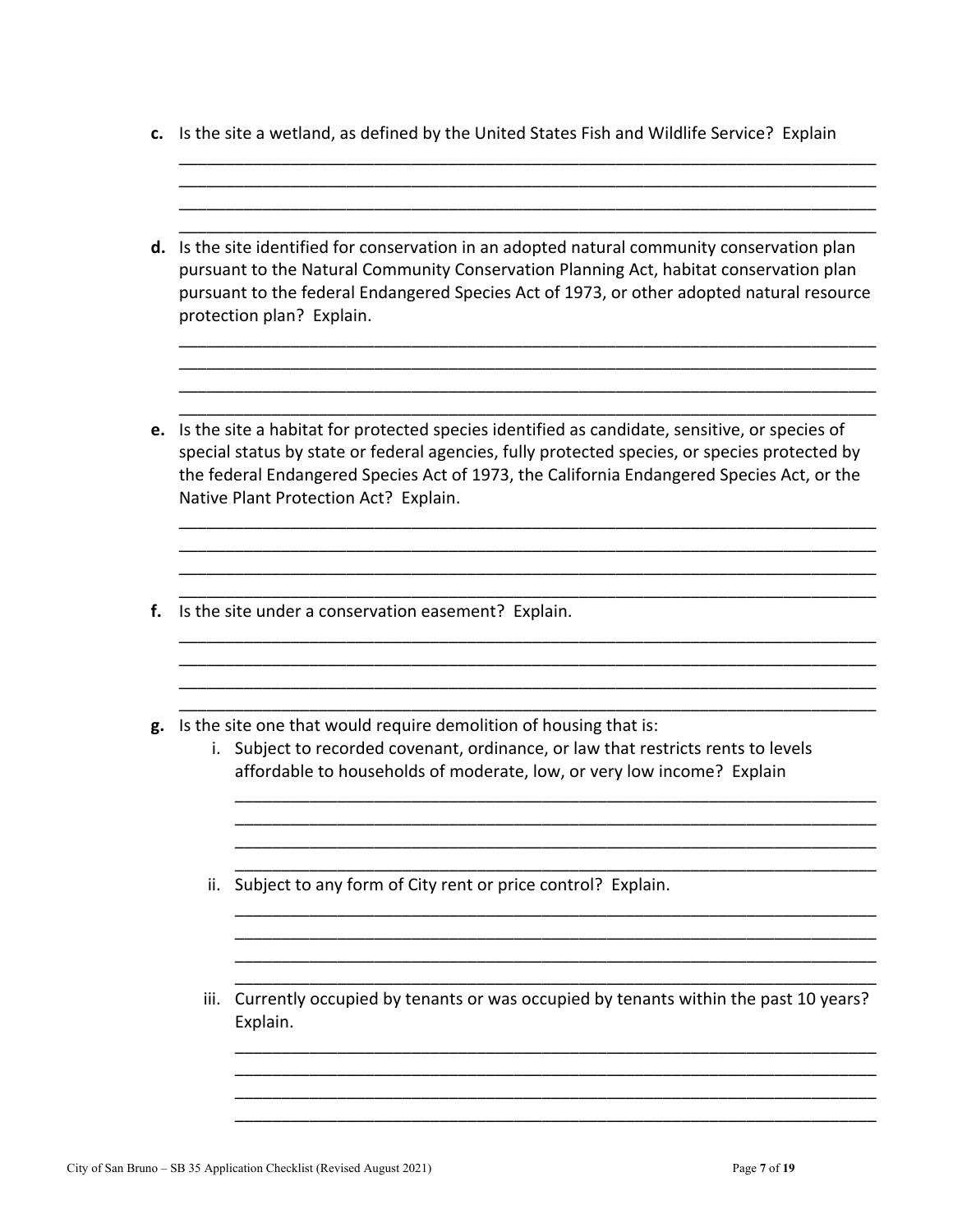| <b>h.</b> Has the site previously contained housing occupied by tenants that was demolished within |
|----------------------------------------------------------------------------------------------------|
| the past 10 years? Explain.                                                                        |

\_\_\_\_\_\_\_\_\_\_\_\_\_\_\_\_\_\_\_\_\_\_\_\_\_\_\_\_\_\_\_\_\_\_\_\_\_\_\_\_\_\_\_\_\_\_\_\_\_\_\_\_\_\_\_\_\_\_\_\_\_\_\_\_\_\_\_\_\_\_\_\_\_\_\_

| j. | Does the site contain housing units that are occupied by tenants, and units at the property<br>are, or were, subsequently offered for sale to the general public by the subdivider or<br>subsequent owner of the property? Explain. |
|----|-------------------------------------------------------------------------------------------------------------------------------------------------------------------------------------------------------------------------------------|
| k. | Is the parcel of land or site governed by the Mobilehome Residency Law, the Recreational<br>Vehicle Park Occupancy Law, the Mobilehome Parks Act, or the Special Occupancy Parks<br>Act? Explain.                                   |

**a.** Is the site in a very high fire hazard severity zone, as determined by the Department of Forestry and Fire Protection pursuant to Section 51178, or within a high or very high fire hazard severity zone as indicated on maps adopted by the Department of Forestry and Fire Protection pursuant to Section 4202 of the Public Resources Code? Explain.

\_\_\_\_\_\_\_\_\_\_\_\_\_\_\_\_\_\_\_\_\_\_\_\_\_\_\_\_\_\_\_\_\_\_\_\_\_\_\_\_\_\_\_\_\_\_\_\_\_\_\_\_\_\_\_\_\_\_\_\_\_\_\_\_\_\_\_\_\_\_\_\_\_\_\_ \_\_\_\_\_\_\_\_\_\_\_\_\_\_\_\_\_\_\_\_\_\_\_\_\_\_\_\_\_\_\_\_\_\_\_\_\_\_\_\_\_\_\_\_\_\_\_\_\_\_\_\_\_\_\_\_\_\_\_\_\_\_\_\_\_\_\_\_\_\_\_\_\_\_\_ \_\_\_\_\_\_\_\_\_\_\_\_\_\_\_\_\_\_\_\_\_\_\_\_\_\_\_\_\_\_\_\_\_\_\_\_\_\_\_\_\_\_\_\_\_\_\_\_\_\_\_\_\_\_\_\_\_\_\_\_\_\_\_\_\_\_\_\_\_\_\_\_\_\_\_ \_\_\_\_\_\_\_\_\_\_\_\_\_\_\_\_\_\_\_\_\_\_\_\_\_\_\_\_\_\_\_\_\_\_\_\_\_\_\_\_\_\_\_\_\_\_\_\_\_\_\_\_\_\_\_\_\_\_\_\_\_\_\_\_\_\_\_\_\_\_\_\_\_\_\_

If yes, has the site been excluded from the specified hazard zones by the City, pursuant to subdivision (b) of Government Code Section 51179, or does the site have adopted fire hazard mitigation measures pursuant to existing building standards or state fire mitigation measures applicable to the development? Explain.

\_\_\_\_\_\_\_\_\_\_\_\_\_\_\_\_\_\_\_\_\_\_\_\_\_\_\_\_\_\_\_\_\_\_\_\_\_\_\_\_\_\_\_\_\_\_\_\_\_\_\_\_\_\_\_\_\_\_\_\_\_\_\_\_\_\_\_\_\_\_\_\_\_\_\_ \_\_\_\_\_\_\_\_\_\_\_\_\_\_\_\_\_\_\_\_\_\_\_\_\_\_\_\_\_\_\_\_\_\_\_\_\_\_\_\_\_\_\_\_\_\_\_\_\_\_\_\_\_\_\_\_\_\_\_\_\_\_\_\_\_\_\_\_\_\_\_\_\_\_\_ \_\_\_\_\_\_\_\_\_\_\_\_\_\_\_\_\_\_\_\_\_\_\_\_\_\_\_\_\_\_\_\_\_\_\_\_\_\_\_\_\_\_\_\_\_\_\_\_\_\_\_\_\_\_\_\_\_\_\_\_\_\_\_\_\_\_\_\_\_\_\_\_\_\_\_ \_\_\_\_\_\_\_\_\_\_\_\_\_\_\_\_\_\_\_\_\_\_\_\_\_\_\_\_\_\_\_\_\_\_\_\_\_\_\_\_\_\_\_\_\_\_\_\_\_\_\_\_\_\_\_\_\_\_\_\_\_\_\_\_\_\_\_\_\_\_\_\_\_\_\_

City of San Bruno – SB 35 Application Checklist (Revised August 2021) Page **8** of **19**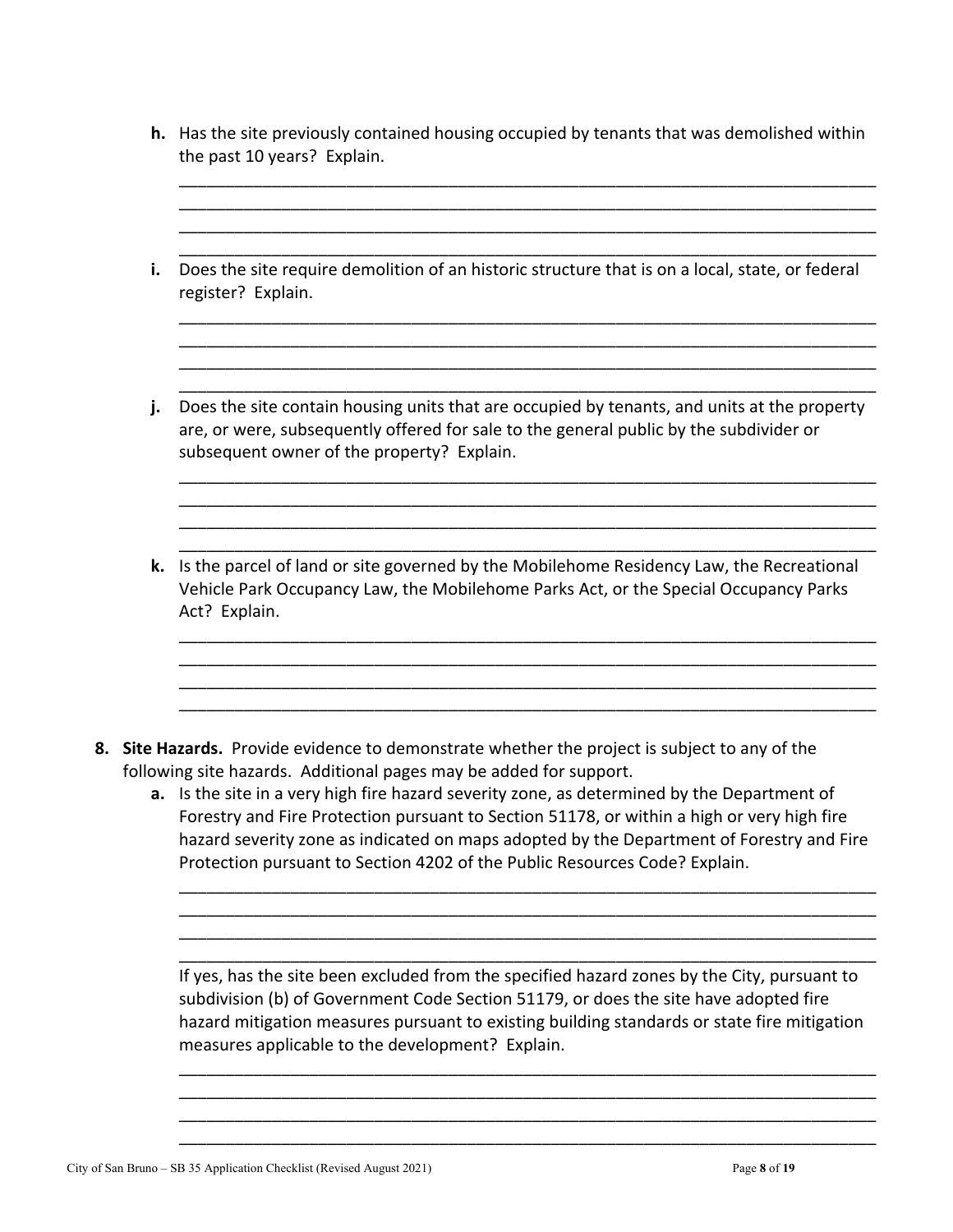| <b>b.</b> Is the site a hazardous waste site that is listed pursuant to Government Code Section |
|-------------------------------------------------------------------------------------------------|
| 65962.5 or a hazardous waste site designated by the Department of Toxic Substances              |
| Control pursuant to Health and Safety Code Section 25356? Explain.                              |

| If yes, has the State Department of Public Health, State Water Resources Control Board, or |
|--------------------------------------------------------------------------------------------|
| Department of Toxic Substances Control has cleared the site for residential use or         |
| residential mixed-uses? Explain.                                                           |

\_\_\_\_\_\_\_\_\_\_\_\_\_\_\_\_\_\_\_\_\_\_\_\_\_\_\_\_\_\_\_\_\_\_\_\_\_\_\_\_\_\_\_\_\_\_\_\_\_\_\_\_\_\_\_\_\_\_\_\_\_\_\_\_\_\_\_\_\_\_\_\_\_\_\_ \_\_\_\_\_\_\_\_\_\_\_\_\_\_\_\_\_\_\_\_\_\_\_\_\_\_\_\_\_\_\_\_\_\_\_\_\_\_\_\_\_\_\_\_\_\_\_\_\_\_\_\_\_\_\_\_\_\_\_\_\_\_\_\_\_\_\_\_\_\_\_\_\_\_\_ \_\_\_\_\_\_\_\_\_\_\_\_\_\_\_\_\_\_\_\_\_\_\_\_\_\_\_\_\_\_\_\_\_\_\_\_\_\_\_\_\_\_\_\_\_\_\_\_\_\_\_\_\_\_\_\_\_\_\_\_\_\_\_\_\_\_\_\_\_\_\_\_\_\_\_ \_\_\_\_\_\_\_\_\_\_\_\_\_\_\_\_\_\_\_\_\_\_\_\_\_\_\_\_\_\_\_\_\_\_\_\_\_\_\_\_\_\_\_\_\_\_\_\_\_\_\_\_\_\_\_\_\_\_\_\_\_\_\_\_\_\_\_\_\_\_\_\_\_\_\_

\_\_\_\_\_\_\_\_\_\_\_\_\_\_\_\_\_\_\_\_\_\_\_\_\_\_\_\_\_\_\_\_\_\_\_\_\_\_\_\_\_\_\_\_\_\_\_\_\_\_\_\_\_\_\_\_\_\_\_\_\_\_\_\_\_\_\_\_\_\_\_\_\_\_\_ \_\_\_\_\_\_\_\_\_\_\_\_\_\_\_\_\_\_\_\_\_\_\_\_\_\_\_\_\_\_\_\_\_\_\_\_\_\_\_\_\_\_\_\_\_\_\_\_\_\_\_\_\_\_\_\_\_\_\_\_\_\_\_\_\_\_\_\_\_\_\_\_\_\_\_ \_\_\_\_\_\_\_\_\_\_\_\_\_\_\_\_\_\_\_\_\_\_\_\_\_\_\_\_\_\_\_\_\_\_\_\_\_\_\_\_\_\_\_\_\_\_\_\_\_\_\_\_\_\_\_\_\_\_\_\_\_\_\_\_\_\_\_\_\_\_\_\_\_\_\_ \_\_\_\_\_\_\_\_\_\_\_\_\_\_\_\_\_\_\_\_\_\_\_\_\_\_\_\_\_\_\_\_\_\_\_\_\_\_\_\_\_\_\_\_\_\_\_\_\_\_\_\_\_\_\_\_\_\_\_\_\_\_\_\_\_\_\_\_\_\_\_\_\_\_\_

**c.** Is the site in a delineated earthquake fault zone as determined by the State Geologist in any official maps published by the State Geologist? Explain.

\_\_\_\_\_\_\_\_\_\_\_\_\_\_\_\_\_\_\_\_\_\_\_\_\_\_\_\_\_\_\_\_\_\_\_\_\_\_\_\_\_\_\_\_\_\_\_\_\_\_\_\_\_\_\_\_\_\_\_\_\_\_\_\_\_\_\_\_\_\_\_\_\_\_\_ \_\_\_\_\_\_\_\_\_\_\_\_\_\_\_\_\_\_\_\_\_\_\_\_\_\_\_\_\_\_\_\_\_\_\_\_\_\_\_\_\_\_\_\_\_\_\_\_\_\_\_\_\_\_\_\_\_\_\_\_\_\_\_\_\_\_\_\_\_\_\_\_\_\_\_ \_\_\_\_\_\_\_\_\_\_\_\_\_\_\_\_\_\_\_\_\_\_\_\_\_\_\_\_\_\_\_\_\_\_\_\_\_\_\_\_\_\_\_\_\_\_\_\_\_\_\_\_\_\_\_\_\_\_\_\_\_\_\_\_\_\_\_\_\_\_\_\_\_\_\_

If yes, does the proposed development comply with applicable seismic protection building code standards adopted by the California Building Standards Commission under the California Building Standards Law (Part 2.5 (commencing with Section 18901) of Division 13 of the Health and Safety Code), and by any local building department under Chapter 12.2 (commencing with Section 8875) of Division 1 of Title 2? Explain.

\_\_\_\_\_\_\_\_\_\_\_\_\_\_\_\_\_\_\_\_\_\_\_\_\_\_\_\_\_\_\_\_\_\_\_\_\_\_\_\_\_\_\_\_\_\_\_\_\_\_\_\_\_\_\_\_\_\_\_\_\_\_\_\_\_\_\_\_\_\_\_\_\_\_\_ \_\_\_\_\_\_\_\_\_\_\_\_\_\_\_\_\_\_\_\_\_\_\_\_\_\_\_\_\_\_\_\_\_\_\_\_\_\_\_\_\_\_\_\_\_\_\_\_\_\_\_\_\_\_\_\_\_\_\_\_\_\_\_\_\_\_\_\_\_\_\_\_\_\_\_ \_\_\_\_\_\_\_\_\_\_\_\_\_\_\_\_\_\_\_\_\_\_\_\_\_\_\_\_\_\_\_\_\_\_\_\_\_\_\_\_\_\_\_\_\_\_\_\_\_\_\_\_\_\_\_\_\_\_\_\_\_\_\_\_\_\_\_\_\_\_\_\_\_\_\_

\_\_\_\_\_\_\_\_\_\_\_\_\_\_\_\_\_\_\_\_\_\_\_\_\_\_\_\_\_\_\_\_\_\_\_\_\_\_\_\_\_\_\_\_\_\_\_\_\_\_\_\_\_\_\_\_\_\_\_\_\_\_\_\_\_\_\_\_\_\_\_\_\_\_\_ \_\_\_\_\_\_\_\_\_\_\_\_\_\_\_\_\_\_\_\_\_\_\_\_\_\_\_\_\_\_\_\_\_\_\_\_\_\_\_\_\_\_\_\_\_\_\_\_\_\_\_\_\_\_\_\_\_\_\_\_\_\_\_\_\_\_\_\_\_\_\_\_\_\_\_ \_\_\_\_\_\_\_\_\_\_\_\_\_\_\_\_\_\_\_\_\_\_\_\_\_\_\_\_\_\_\_\_\_\_\_\_\_\_\_\_\_\_\_\_\_\_\_\_\_\_\_\_\_\_\_\_\_\_\_\_\_\_\_\_\_\_\_\_\_\_\_\_\_\_\_ \_\_\_\_\_\_\_\_\_\_\_\_\_\_\_\_\_\_\_\_\_\_\_\_\_\_\_\_\_\_\_\_\_\_\_\_\_\_\_\_\_\_\_\_\_\_\_\_\_\_\_\_\_\_\_\_\_\_\_\_\_\_\_\_\_\_\_\_\_\_\_\_\_\_\_

**d.** Is the site in a special flood hazard area subject to inundation by the 1 percent annual chance flood (100-year flood) as determined by the Federal Emergency Management Agency (FEMA) in any official maps promulgated by FEMA? Explain.

If yes, explain if either of the following are met:

- i. the site has been subject to a Letter of Map Revision prepared by the Federal Emergency Management Agency and issued to the local jurisdiction; or
- ii. the site meets FEMA requirements necessary to meet minimum flood plain management criteria of the National Flood Insurance Program pursuant to Part 59 (commencing with Section 59.1) and Part 60 (commencing with Section 60.1) of Subchapter B of Chapter I of Title 44 of the Code of Federal Regulations.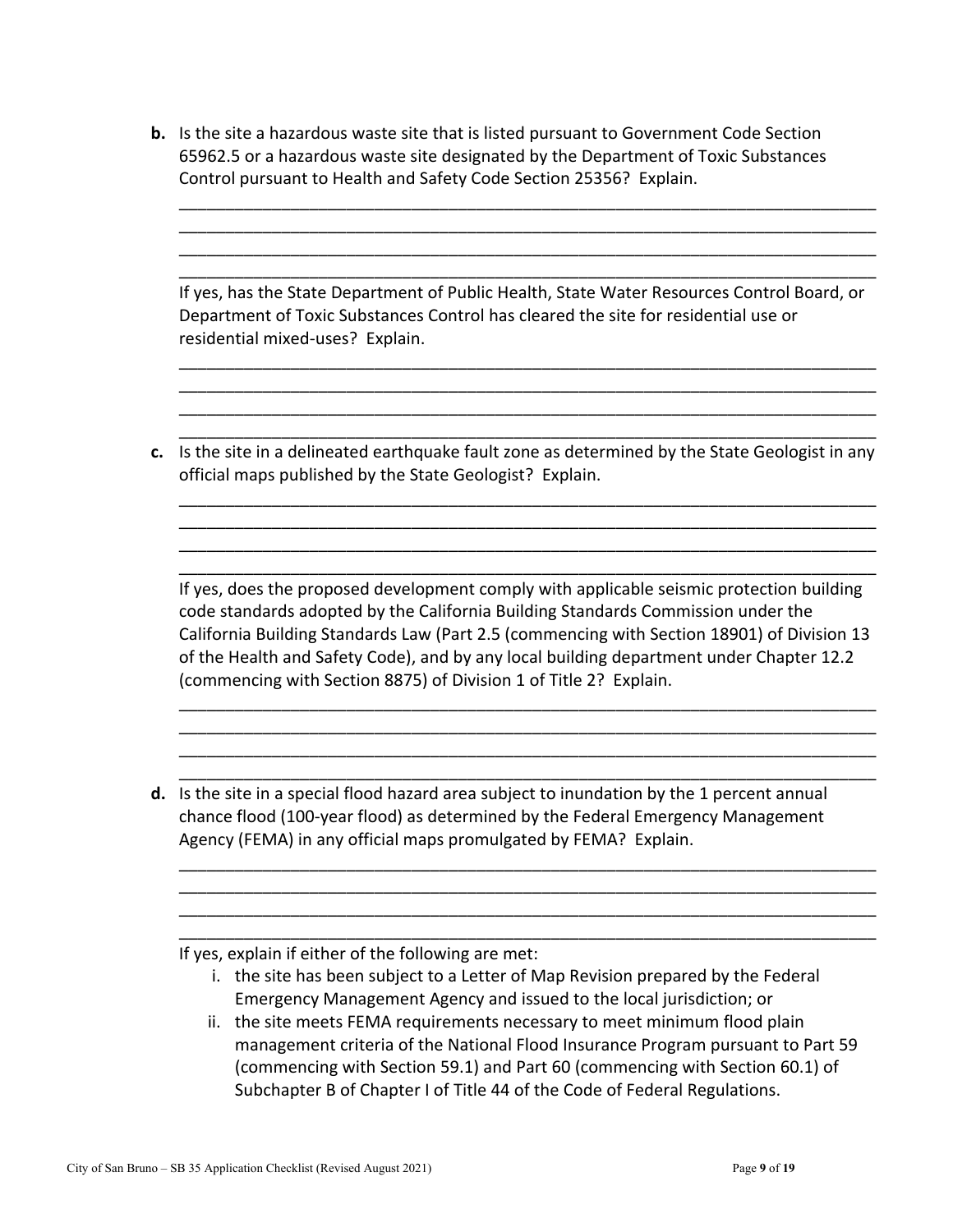|  | e. Is the site within a regulatory floodway as determined by FEMA in any FEMA official maps?<br>Explain.                                                                                                                     |
|--|------------------------------------------------------------------------------------------------------------------------------------------------------------------------------------------------------------------------------|
|  | If yes, has the development received a no-rise certification in accordance with Title 44 of the<br>Code of Federal Regulations Section 60.3(d)(3)? Explain.                                                                  |
|  | 9. SUBDIVISION. Does the project include a subdivision of land?                                                                                                                                                              |
|  | $\Box$ Yes $\Box$ No                                                                                                                                                                                                         |
|  | If yes, submit an application for a tentative map or parcel map, demonstrate that all objective<br>subdivision standards in the City's subdivision ordinance are met, and demonstrate that either of<br>the following apply: |
|  | a. The project is financed with low-income housing tax credits (LIHTC) and satisfies the<br>prevailing wage requirements identified under the Prevailing Wage section of this Eligibility<br>Checklist.                      |
|  | b. The project is subject to and satisfies the prevailing wage and skilled and trained workforce<br>requirements.                                                                                                            |
|  |                                                                                                                                                                                                                              |

**10. PREVAILING WAGE.** If the project includes 10 or more units, applicant shall certify compliance with the prevailing wage requirements by submitting an executed "Certificate of Compliance with Prevailing Wage Workforce Requirements."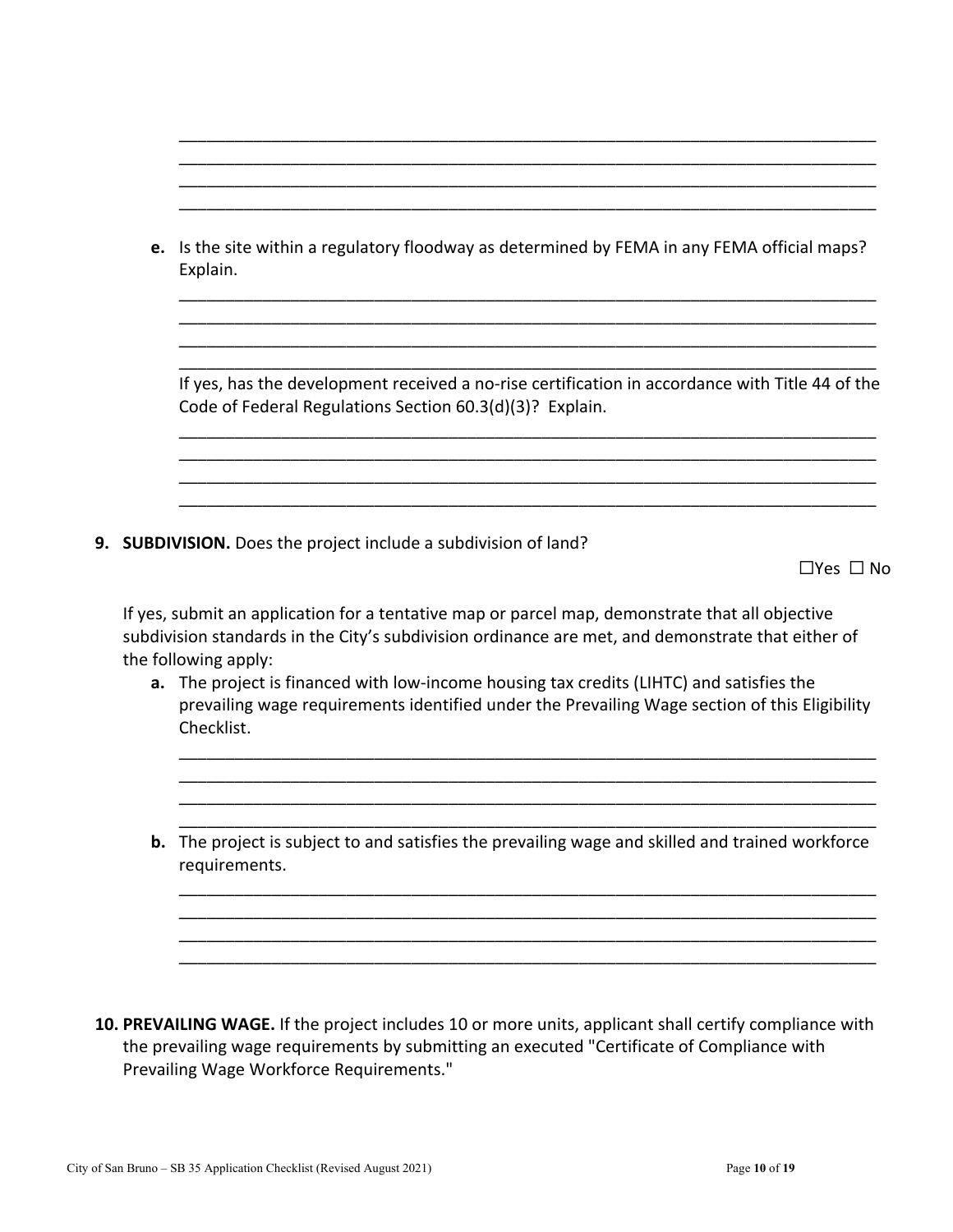**11. SKILLED AND TRAINED WORKFORCE.** If the project consists of 75 or more units (or 50 or more units as of 1/1/2022) that are not 100 percent subsidized affordable housing, the applicant shall certify that that it will use a skilled and trained workforce, as defined in Government Code section 65913.4(8)(B)(ii), by submitting an executed "Certificate of Compliance with Skilled Workforce Requirements."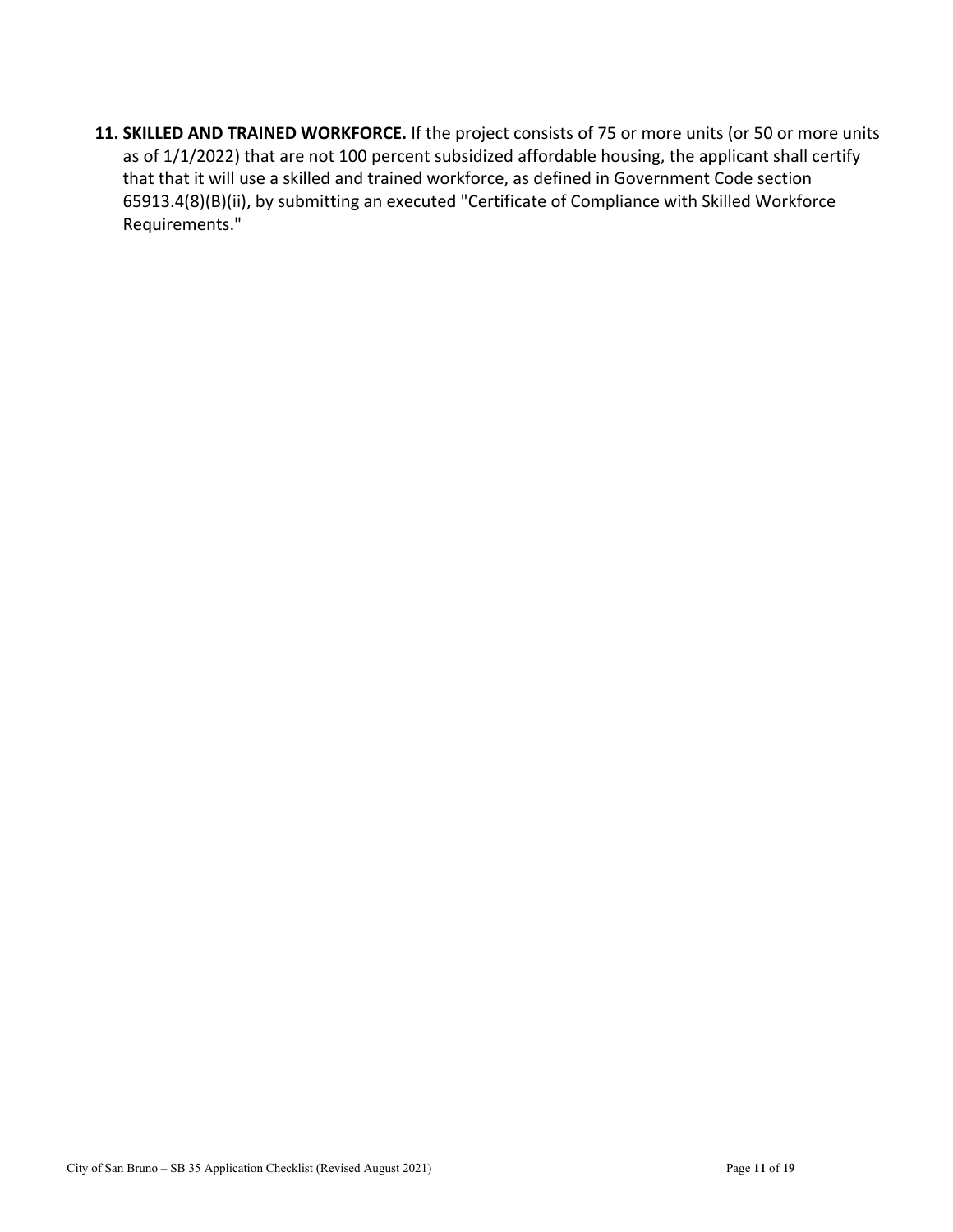# **SB 35 APPLICATION CHECKLIST**

**Submittal Requirements.** Full size plans are required (24" x 36"). All information on the plans must be dimensioned and drawn to scale. Plans must be collated, stapled, and folded to approximately 10 x 14 inches. Provide an electronic copy of your application forms, plans, reports, and materials on a flash drive. All plans shall be provided in PDF format.

# **Requirements for Submittal**

# **1. SB 35 Application Form**

The application form must be signed, and the owner's consent must be included.

# **2. Filing Fee**

Please see most current Master Fees and Charges Schedule, available on the San Bruno City website on the "Budget and Financial Reports" page of the Finance Department section. Certain projects will require the establishment of a reimbursement account and receipt of initial deposit with the City prior to application submittal.

# **3. Site Plan**

- $\Box$  Scale (1/8" = 1' or similar) and north arrow
- $\Box$  Property lines with dimensions. Show the entire lot on one sheet. Note that lots are typically set backseveral feet from the sidewalk (contact Planning Division staff for setback).
- $\Box$  Existing and proposed buildings and structures. Indicate the use of each structure, dimensions, and distances to property lines. Identify new construction by shading or similar means.
- $\Box$  For two-story projects, show approximate locations and setbacks of neighboring buildings.
- $\Box$  Roof plan showing slopes and eave widths
- $\square$  Driveways, parking areas, paths and walkways, and any other impervious surfaces
- $\Box$  Rights-of-way and easements
- $\Box$  Significant trees and landscape features. Indicate tree name, trunk diameter, drip line, and intention toremove.
- $\Box$  Project data: (a) lot size in square feet; (b) existing and proposed lot coverage; (c) floor area of existing and proposed buildings; (d) number of covered parking spaces; and (e) impervious surfaces in square feet.
- $\Box$  Legend: (a) project address and description; (b) names, addresses and phone numbers of architect/designerand applicant; (c) date of preparation and any revision dates
- $\Box$  Projects that create or replace 10,000 square feet or more of impervious surface must show preliminary stormwater treatment measures. (Discuss this requirement with a staff member in advance.)

# **4. Floor Plans**

- $\Box$  Scale (1/4" = 1' or similar)
- $\Box$  Include existing and proposed plans.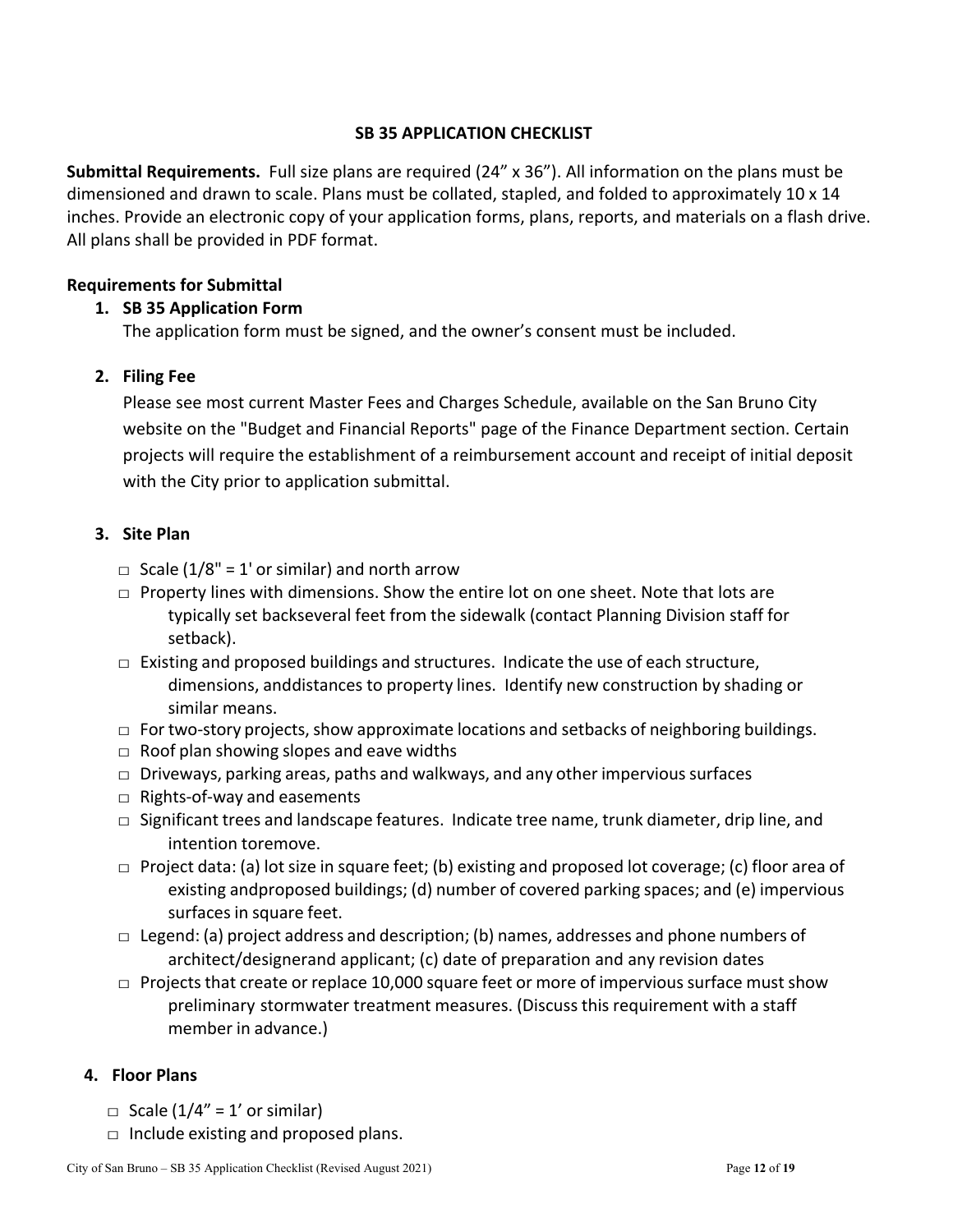- $\Box$  Identify existing walls to remain, walls to be demolished, and new walls.
- $\Box$  Identify use of each room (e.g., living room, kitchen, bedroom, garage, etc.).
- **5. Elevations**  *Drawings of all sides are required, including those with no proposed changes.*
	- $\Box$  Scale (1/4" = 1' or similar)
	- $\Box$  Include existing and proposed elevations.
	- $\Box$  Label each elevation by its orientation (e.g., north, south, front, rear)
	- $\Box$  Label and accurately depict siding and roof materials, trim, windows, doors, gutters and downspouts, and other features such as stairs, balconies, chimneys, and vents.
	- $\Box$  Indicate maximum building height (see Municipal Code 12.80.245 for definition).
	- $\Box$  For commercial projects, show all signage, including freestanding signs with height and dimensions.

# **6. Color and Material Samples**

#### **7. Landscape Plan**

- $\Box$  Scale (1/8" = 1' or similar) and north arrow
- $\Box$  Existing and proposed trees, shrubs, and ground cover. Include street trees.
- $\Box$  Landscaping features such as planters, paved areas, furniture, and water features
- $\Box$  Plant schedule with the following: (a) Latin and common names; (b) gallon/box size; (c) quantity; (d) mature height and spread; (e) years to maturity; (f) plant characteristics.
- □ Irrigation lines
- $\Box$  For commercial projects, show all exterior lighting

# **8. Photographs and/or photo simulations**

# **9. Stormwater treatment information**

- $\Box$  Project Applicant Checklist for NPDES Permit Requirements,
- $\Box$  Impervious Surface Data Collection Worksheet,
- □ Hydromodification Management Applicability Worksheet, and/or
- $\Box$  Preliminary plans for site specific treatment measures.

#### **10. Fence Plan**

*If proposed.* Drawn at 1"=20' scale showing the location, height and type of all fences and walls.

# **11. Lighting Plan**

*If proposed.*Location and type of exterior lighting, both fixed to the building and freestanding, any and all lights for circulation, security, landscaping, building accent or other purpose.

#### **12. Sign Plan**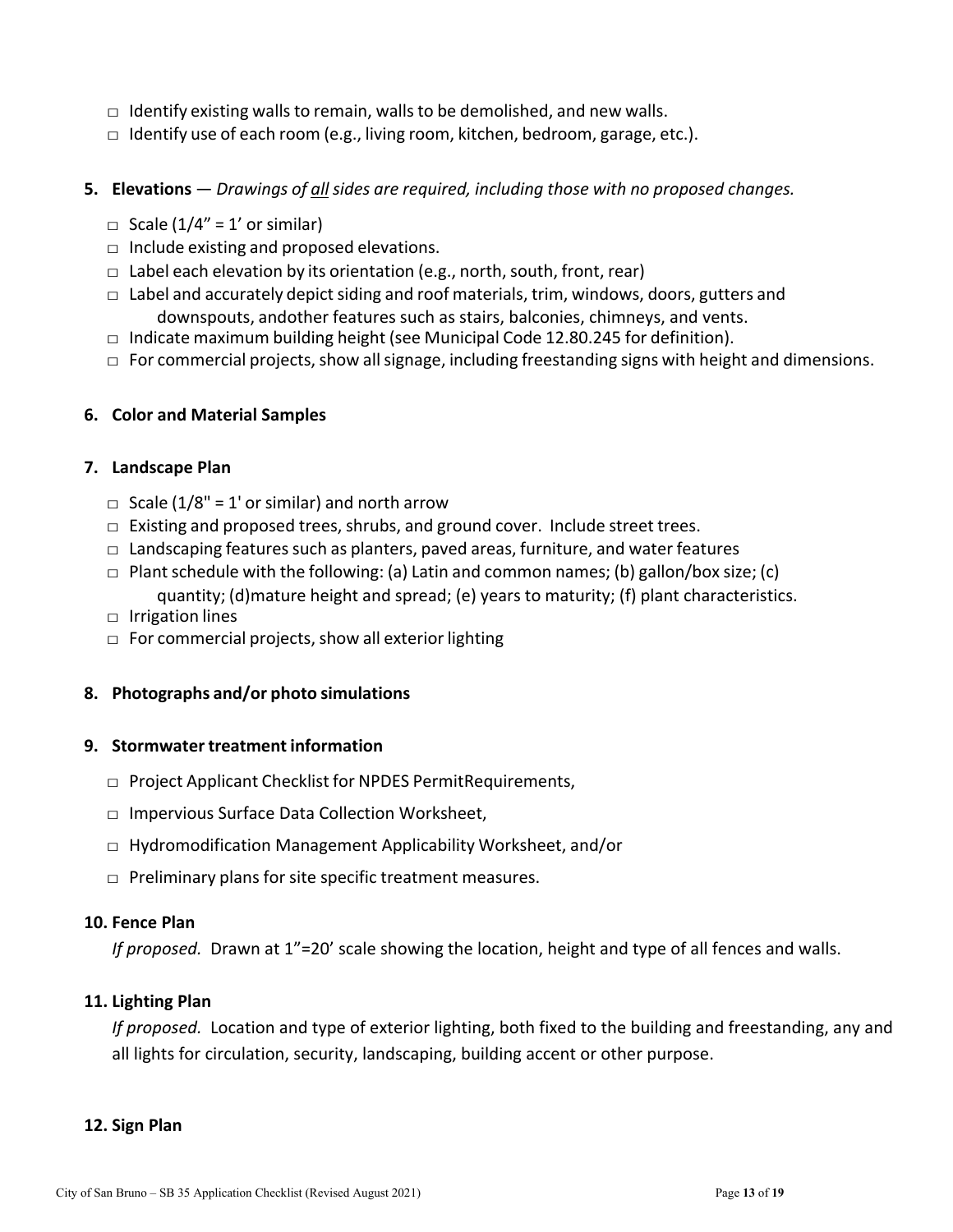*If proposed.* Plans shall be drawn to scale, at 1" = 20' minimum scale with dimensions, total sign area, colors, materials, sign copy, font styles, sign returns, illumination method, and any other details for all signs. Show dimensioned location and mounting details of signs on building elevations and include a site plan referencing all sign locations and location of ground signs. A colored rendering of all signs shall be provided.

# **13. Statement of Consistency with Objective Standards**

Describe how the proposed project is consistent with all objective zoning, subdivision, and design review standards applicable to the project site, including those standards included in the general plan, San Bruno Municipal Code, the Transit Corridors Plan, the Residential Design Guidelines, and other applicable City documents, including, without limitation, conformance with use requirements, floor area standards, density, setbacks, height standards, lot coverage ratios, landscaping standards, creek setbacks, tree preservation and protection standards, water efficient landscaping requirements, storm water requirements, and common open space, private useable open space, and public open space requirements.

# **14. Subdivision Application**

Projects proposing a subdivision must submit an application for a subdivision containing the information required on the City's standard project application forms.

# **15. Density Bonus Application**

If requesting a density bonus pursuant to Government Code Section 65915, provide a detailed, written request that identifies all requested density bonuses, incentive(s) or concession(s), waivers or modifications to development standards, and/or parking reductions.

# **16. Certificate for Compliance with Eligibility Requirements**

The property owner or the owner's authorized agent must certify under penalty of perjury, on the form provided, that certain threshold eligibility criteria are satisfied.

#### **17. Certificate for Compliance with Prevailing Wage**

If applicable, the applicant must certify under penalty of perjury, on the form provided, that the prevailing wage requirements will be met.

#### **18. Certificate for Compliance with Skilled and Trained Workforce Requirements**

If applicable, the applicant must certify under penalty of perjury, on the form provided, that the skilled and trained workforce requirements will be met.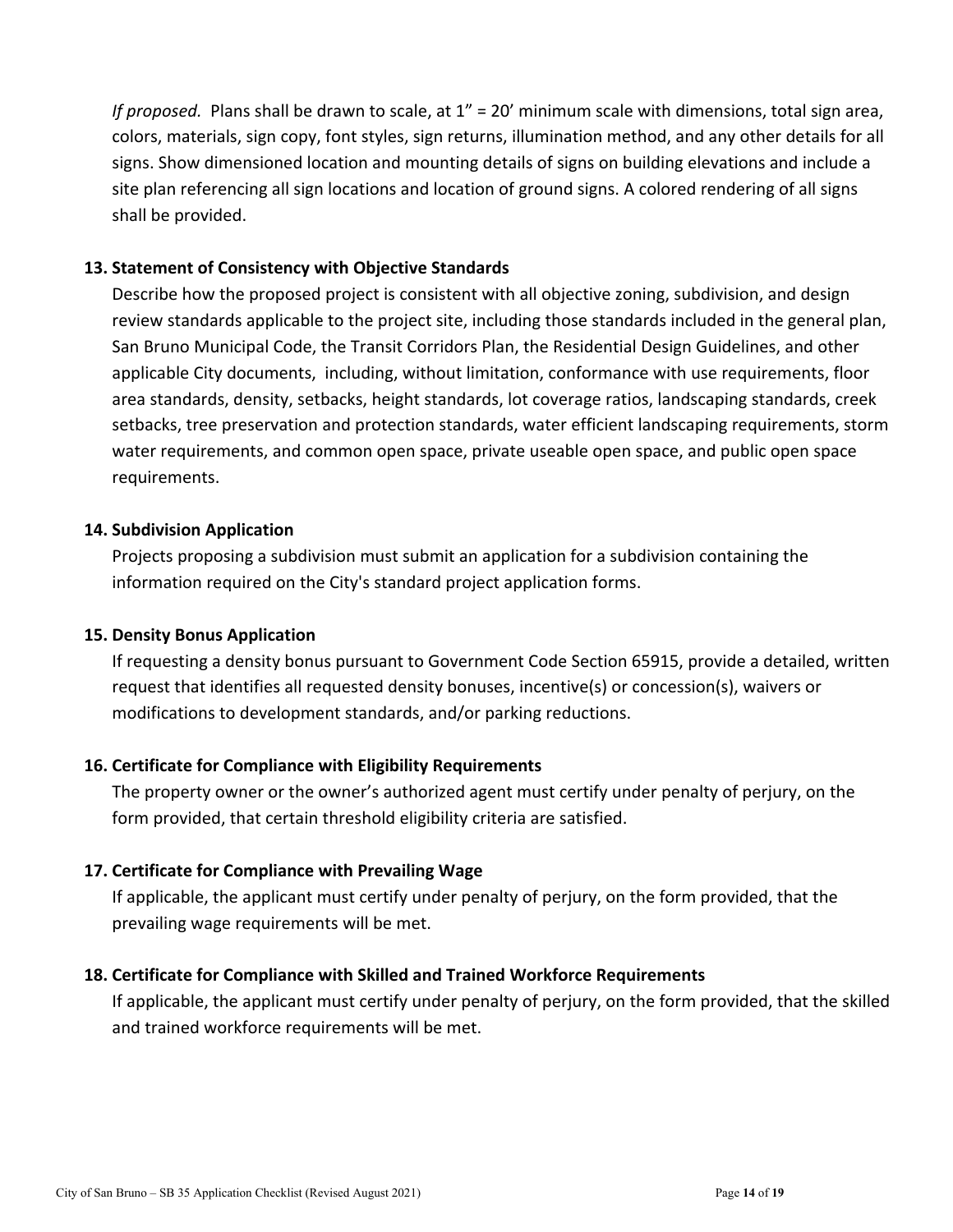# **STREAMLINED HOUSING DEVELOPMENT CERTIFICATE FOR COMPLIANCE WITH ELIGIBILITY REQUIREMENTS**

| Date           |                                                                                                                                                                                         |
|----------------|-----------------------------------------------------------------------------------------------------------------------------------------------------------------------------------------|
| I,             | do hereby certify and declare as follows:                                                                                                                                               |
| (a)            | The subject property is located at (address and assessor's parcel number):                                                                                                              |
| <b>Address</b> | <b>Assessor's Parcel Number</b>                                                                                                                                                         |
| (b)            | I am a duly authorized agent or owner of the subject property.                                                                                                                          |
| (c)            | I agree to comply with the applicable affordable housing dedication requirements established under<br>Government Code section 65913.4(a)(3) and (a)(4).                                 |
| (d)            | I certify that the project site has not contained any housing occupied by tenants within 10 years prior to<br>the date written above.                                                   |
| (e)            | I certify that information submitted to demonstrate compliance with all requirements of Government<br>Code section 65913.4(a) is true and correct to the best of the owner's knowledge. |
| correct.       | I declare under penalty of perjury under the laws of the State of California that the foregoing is true and                                                                             |
|                | Executed on this day in:                                                                                                                                                                |

\_\_\_\_\_\_\_\_\_\_\_\_\_\_\_\_\_\_\_\_\_\_\_\_\_\_\_\_\_\_\_\_\_\_\_\_\_\_\_\_\_\_\_\_\_\_\_\_\_\_\_\_\_\_\_\_\_\_\_\_\_\_\_\_\_\_\_\_\_\_\_\_

*Location Date*

\_\_\_\_\_\_\_\_\_\_\_\_\_\_\_\_\_\_\_\_\_\_\_\_\_\_\_\_\_\_\_\_\_\_\_\_\_\_\_\_\_\_\_\_\_\_\_\_\_\_\_\_\_\_\_\_\_\_\_\_\_\_\_\_\_\_\_\_\_\_\_\_\_\_\_\_\_\_

*Signature, Name (Print) Title*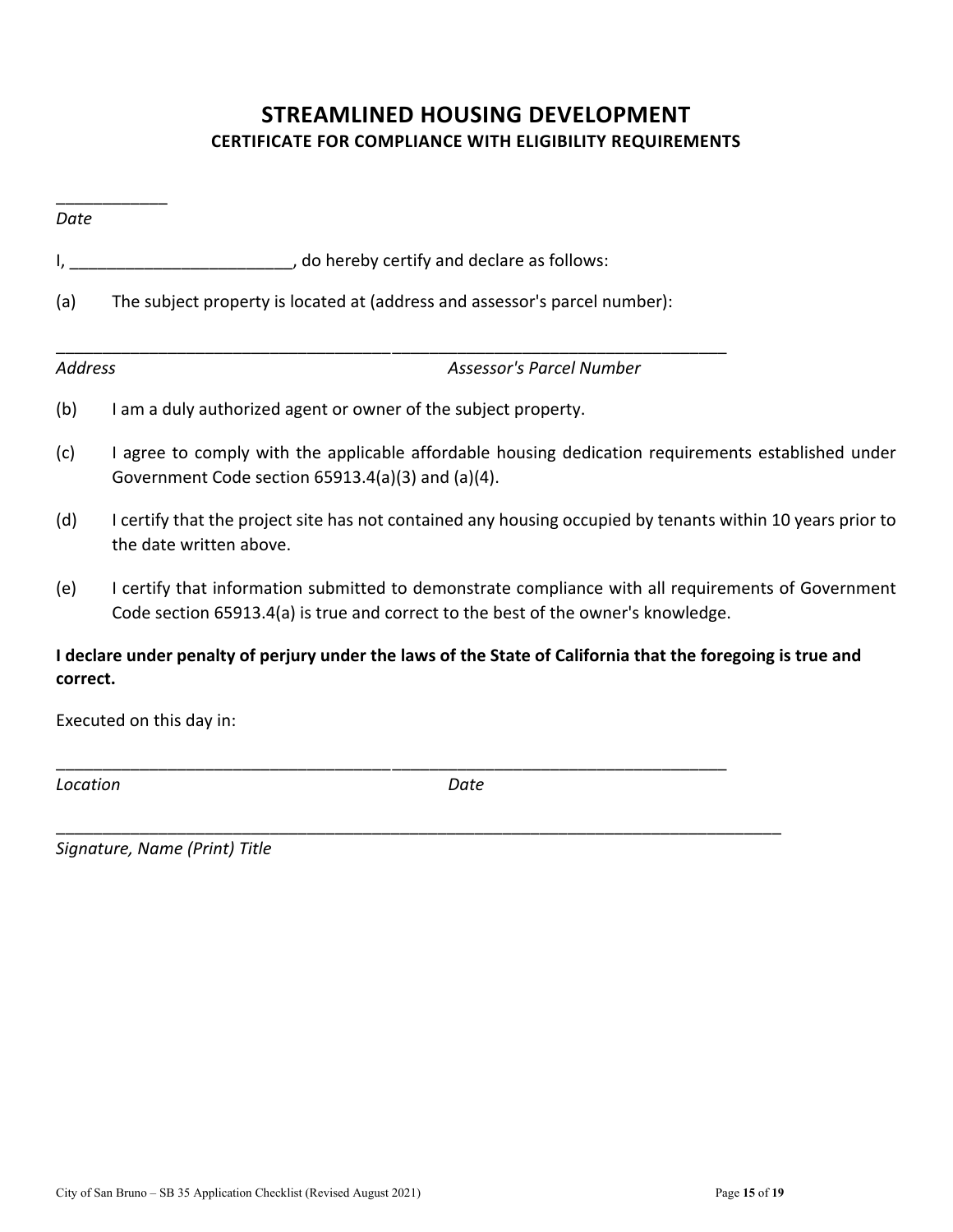# **STREAMLINED HOUSING DEVELOPMENT CERTIFICATE OF COMPLIANCE WITH PREVAILING WAGE REQUIREMENTS**

#### *Date*

\_\_\_\_\_\_\_\_\_\_\_\_

If the project includes 10 or more units, I can be a mean of the project includes 10 or more units, I the subject property, certify that at least one of the following will be true for the development if the application is approved (check applicable sections):

- **a.** □ The entire development is a "public work" for purposes of Chapter 1 (commencing with Section 1720) of Part 7 of Division 2 of the Labor Code; or
- **b.**  $\Box$  The development in its entirety is not a public work. All construction workers employed in the execution of the development will be paid at least the general prevailing rate of per diem wages for the type of work and geographic area, as determined by the Director of Industrial Relations pursuant to Sections 1773 and 1773.9 of the Labor Code, except that apprentices registered in programs approved by the Chief of the Division of Apprenticeship Standards may be paid at least the applicable apprentice prevailing rate. If the development is subject to this subparagraph, then for those portions of the development that are not a public work all of the following shall apply:
	- i. I shall ensure that the prevailing wage requirement is included in all contracts for the performance of the work.
	- ii. All contractors and subcontractors shall pay to all construction workers employed in the execution of the work at least the general prevailing rate of per diem wages, except that apprentices registered in programs approved by the Chief of the Division of Apprenticeship Standards may be paid at least the applicable apprentice prevailing rate.
	- iii. Except as provided in subclause (v), all contractors and subcontractors shall maintain and verify payroll records pursuant to Section 1776 of the Labor Code and make those records available for inspection and copying as provided therein.
	- iv. Except as provided in subclause (v), the obligation of the contractors and subcontractors to pay prevailing wages may be enforced by the Labor Commissioner through the issuance of a civil wage and penalty assessment pursuant to Section 1741 of the Labor Code, which may be reviewed pursuant to Section 1742 of the Labor Code, within 18 months after the completion of the development, by an underpaid worker through an administrative complaint or civil action, or by a joint labor-management committee through a civil action under Section 1771.2 of the Labor Code. If a civil wage and penalty assessment is issued, the contractor, subcontractor, and surety on a bond or bonds issued to secure the payment of wages covered by the assessment shall be liable for liquidated damages pursuant to Section 1742.1 of the Labor Code.
	- v. Subclauses (iii) and (iv) shall not apply if all contractors and subcontractors performing work on the development are subject to a project labor agreement that requires the payment of prevailing wages to all construction workers employed in the execution of the development and provides for enforcement of that obligation through an arbitration procedure. For purposes of this clause, "project labor agreement" has the same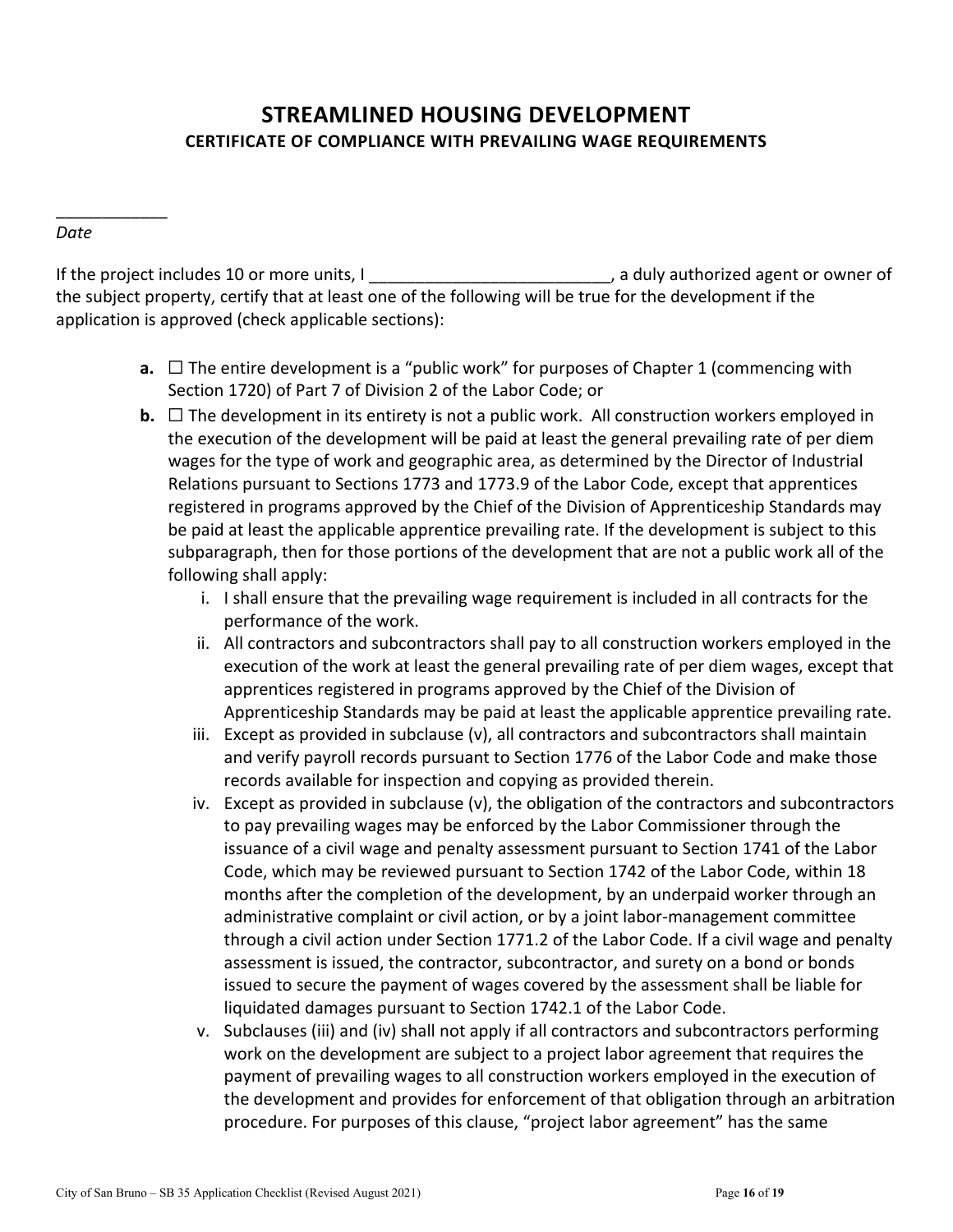meaning as set forth in paragraph (1) of subdivision (b) of Section 2500 of the Public Contract Code

vi. Notwithstanding subdivision (c) of Section 1773.1 of the Labor Code, the requirement that employer payments not reduce the obligation to pay the hourly straight time or overtime wages found to be prevailing shall not apply if otherwise provided in a bona fide collective bargaining agreement covering the worker. The requirement to pay at least the general prevailing rate of per diem wages does not preclude use of an alternative workweek schedule adopted pursuant to Section 511 or 514 of the Labor Code.

**I declare under penalty of perjury under the laws of the State of California that the foregoing is true and correct.**

Executed on this day in:

*Location Date*

\_\_\_\_\_\_\_\_\_\_\_\_\_\_\_\_\_\_\_\_\_\_\_\_\_\_\_\_\_\_\_\_\_\_\_\_\_\_\_\_\_\_\_\_\_\_\_\_\_\_\_\_\_\_\_\_\_\_\_\_\_\_\_\_\_\_\_\_\_\_\_\_

\_\_\_\_\_\_\_\_\_\_\_\_\_\_\_\_\_\_\_\_\_\_\_\_\_\_\_\_\_\_\_\_\_\_\_\_\_\_\_\_\_\_\_\_\_\_\_\_\_\_\_\_\_\_\_\_\_\_\_\_\_\_\_\_\_\_\_\_\_\_\_\_\_\_\_\_\_\_

*Signature, Name (Print) Title*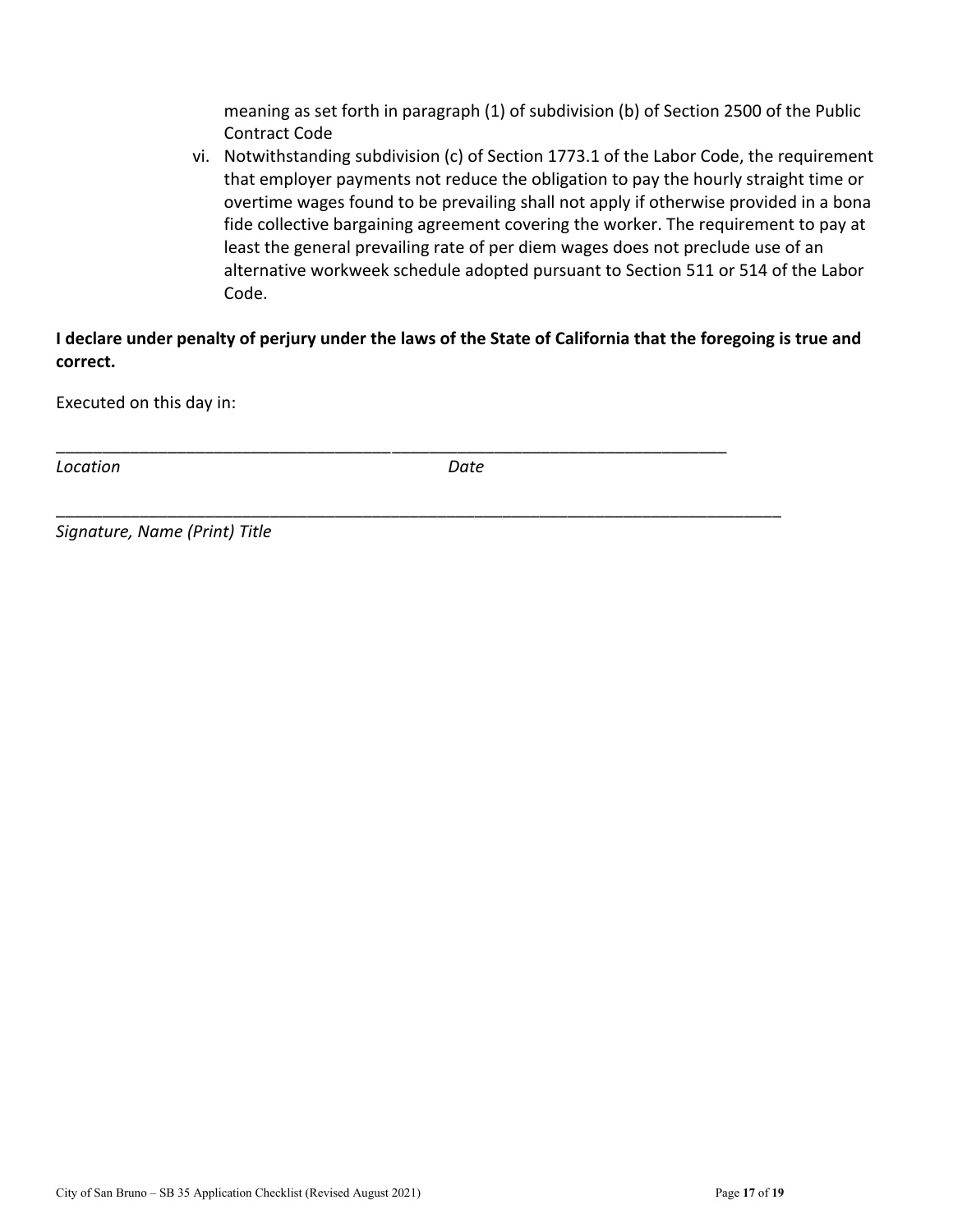# **STREAMLINED HOUSING DEVELOPMENT CERTIFICATE OF COMPLIANCE WITH SKILLED AND TRAINED WORKFORCE REQUIREMENTS**

### *Date*

\_\_\_\_\_\_\_\_\_\_\_\_

If the project includes 75 or more units, I can be a set of the project includes 75 or more units, I the subject property, certify that a skilled and trained workforce (as defined in Chapter 2.9 (commencing with Section 2600) of Part 1 of Division 2 of the Public Contract Code) shall be used to complete the development if the application is approved and the following shall apply:

- **a.** I shall require in all contracts for the performance of work that every contractor and subcontractor at every tier will individually use a skilled and trained workforce to complete the development.
- **b.** Every contractor and subcontractor shall use a skilled and trained workforce to complete the development.
- **c.** Except as provided in subclause (d), I shall provide to the locality, on a monthly basis while the development or contract is being performed, a report demonstrating compliance with Chapter 2.9 (commencing with Section 2600) of Part 1 of Division 2 of the Public Contract Code. A monthly report provided to the locality pursuant to this subclause shall be a public record under the California Public Records Act (Chapter 3.5 (commencing with Section 6250) of Division 7 of Title 1) and shall be open to public inspection. If I fail to provide a monthly report demonstrating compliance with Chapter 2.9 (commencing with Section 2600) of Part 1 of Division 2 of the Public Contract Code, I shall be subject to a civil penalty of ten thousand dollars (\$10,000) per month for each month for which the report has not been provided. Any contractor or subcontractor that fails to use a skilled and trained workforce shall be subject to a civil penalty of two hundred dollars (\$200) per day for each worker employed in contravention of the skilled and trained workforce requirement. Penalties may be assessed by the Labor Commissioner within 18 months of completion of the development using the same procedures for issuance of civil wage and penalty assessments pursuant to Section 1741 of the Labor Code, and may be reviewed pursuant to the same procedures in Section 1742 of the Labor Code. Penalties shall be paid to the State Public Works Enforcement Fund.
- **d.** Subclause (c) shall not apply if all contractors and subcontractors performing work on the development are subject to a project labor agreement that requires compliance with the skilled and trained workforce requirement and provides for enforcement of that obligation through an arbitration procedure. For purposes of this subparagraph, "project labor agreement" has the same meaning as set forth in paragraph (1) of subdivision (b) of Section 2500 of the Public Contract Code.